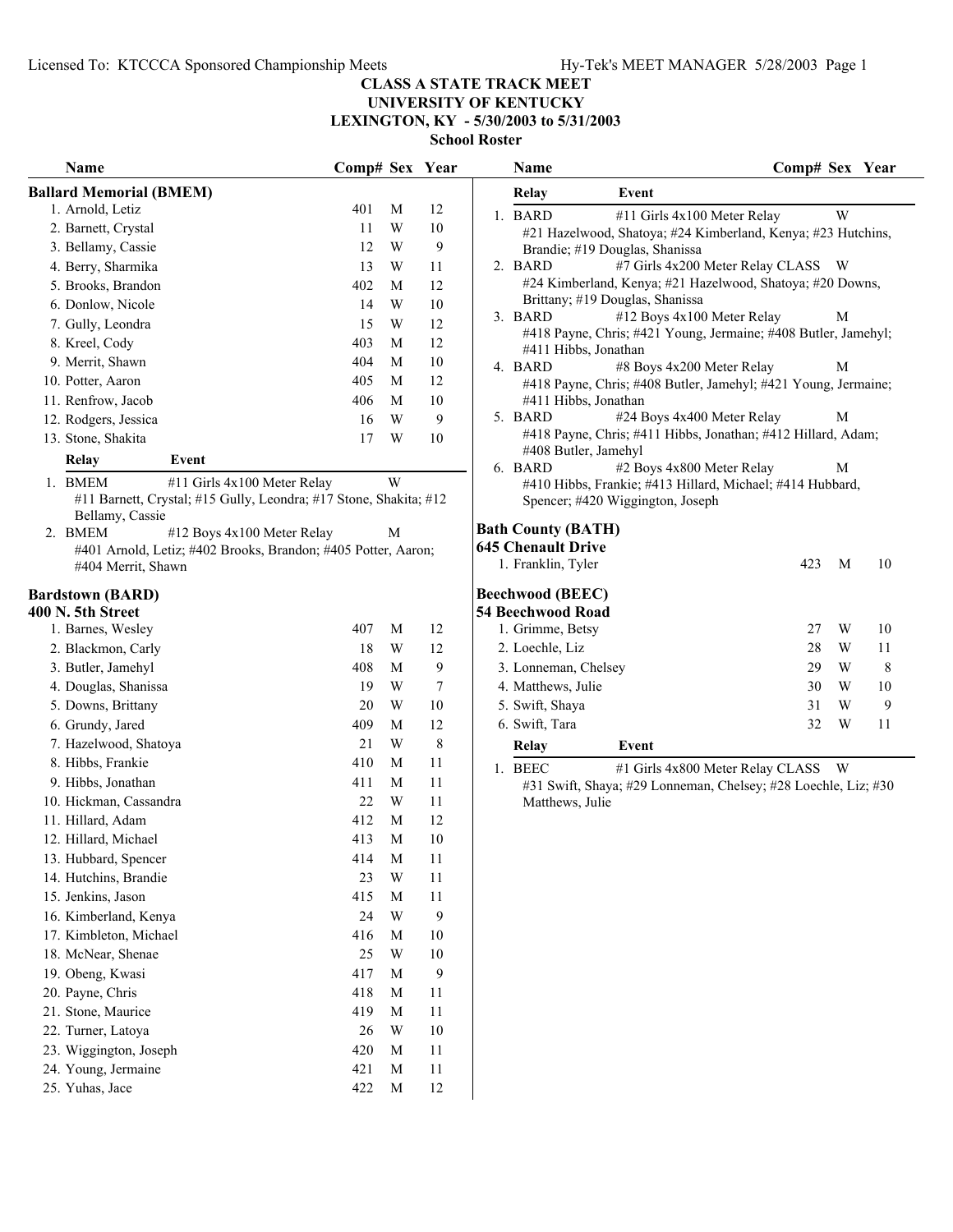## **CLASS A STATE TRACK MEET UNIVERSITY OF KENTUCKY LEXINGTON, KY - 5/30/2003 to 5/31/2003**

| Name                                                           | Comp# Sex Year |                         |         | Name                                                                                               | Comp# Sex Year                     |   |        |
|----------------------------------------------------------------|----------------|-------------------------|---------|----------------------------------------------------------------------------------------------------|------------------------------------|---|--------|
| <b>Bellevue (BEVU)</b>                                         |                |                         |         | 11. Heil, Joey                                                                                     | 438                                | M | 11     |
| 201 Center Street                                              |                |                         |         | 12. Kremer, Allison                                                                                | 50                                 | W | 11     |
| 1. Adams, Lincoln                                              | 424            | M                       | 9       | 13. Krutzkamp, Katie                                                                               | 51                                 | W | 11     |
| 2. Dodd, Nicole                                                | 33             | W                       | 11      | 14. Lloyd, Jessica                                                                                 | 52                                 | W | 12     |
| 3. Glenn, Maggie                                               | 34             | W                       | 9       | 15. Martin, Matt                                                                                   | 439                                | M | 12     |
| 4. Janson, Kelsie                                              | 35             | W                       | 10      | 16. Moore, Jamie                                                                                   | 53                                 | W | 10     |
| 5. Kidney, Derek                                               | 425            | M                       | 12      | 17. Moss, Jon                                                                                      | 440                                | M | 12     |
| 6. Myers, Meghan                                               | 36             | W                       | 11      | 18. Nagel, Jen                                                                                     | 54                                 | W | 10     |
| 7. Orme, Amanda                                                | 37             | W                       | 11      | 19. Pelgen, Kyle                                                                                   | 441                                | M | 12     |
| 8. Rechtin, Rory                                               | 426            | M                       | 12      | 20. Phirman, Zach                                                                                  | 442                                | M | 11     |
| 9. Rechtin, Ross                                               | 427            | M                       | 12      | 21. Reif, Jerry                                                                                    | 443                                | M | 12     |
| 10. Reynolds, Mallory                                          | 38             | W                       | $\,8\,$ | 22. Ritchie, Jason                                                                                 | 444                                | M | $10\,$ |
| 11. Schmitz, Josh                                              | 428            | М                       | 09      | 23. Rumker, Joel                                                                                   | 445                                | M | 11     |
| 12. Slater, Alyse                                              | 39             | W                       | 7       | 24. Rundick, Jon                                                                                   | 446                                | M | 12     |
| 13. Wright, Jeremy                                             | 429            | M                       | 09      | 25. Ruth, Lisa                                                                                     | 55                                 | W | 9      |
| <b>Relay</b><br>Event                                          |                |                         |         | 26. Sanker, Kenny                                                                                  | 447                                | M | 10     |
| #11 Girls 4x100 Meter Relay<br>1. BEVU                         |                | W                       |         | 27. Sanker, Tara                                                                                   | 56                                 | W | 12     |
| #38 Reynolds, Mallory; #33 Dodd, Nicole; #36 Myers, Meghan;    |                |                         |         | 28. Schuchter, Danny                                                                               | 448                                | M | 10     |
| #35 Janson, Kelsie                                             |                |                         |         | 29. Schuchter, Dave                                                                                | 449                                | M | 12     |
| 2. BEVU<br>#24 Boys 4x400 Meter Relay                          |                | M                       |         | 30. Steffen, Nick                                                                                  | 450                                | M | 12     |
| #427 Rechtin, Ross; #426 Rechtin, Rory; #425 Kidney, Derek;    |                |                         |         | 31. Studer, Leann                                                                                  | 57                                 | W | 12     |
| #428 Schmitz, Josh                                             |                |                         |         | 32. Walerius, Amy                                                                                  | 58                                 | W | 12     |
| <b>Berea (BERE)</b>                                            |                |                         |         | 33. Waters, Stephanie                                                                              | 59                                 | W | 11     |
| #1 Pirate Parkway                                              |                |                         |         | 34. Waymeyer, Kyle                                                                                 | 451                                | M | 12     |
| 1. Baldwin, Jacob                                              | 430            | M                       | 12      | 35. Weckbach, Lindsay                                                                              | 60                                 | W | 10     |
| 2. Boggs, Julian                                               | 431            | M                       | 11      | 36. Woltermann, Angela                                                                             | 61                                 | W | 09     |
| 3. Mason, Joey                                                 | 432            | M                       | 10      | 37. Yeager, Katie                                                                                  | 62                                 | W | 12     |
|                                                                |                |                         |         | 38. Young, Jill                                                                                    | 63                                 | W | 11     |
| <b>Bethlehem (BHEM)</b>                                        |                |                         |         | Relay<br>Event                                                                                     |                                    |   |        |
| 309 W. Stephen Foster Ave<br>1. Ballard, Kate                  | 40             | W                       | 10      | 1. BISB<br>#11 Girls 4x100 Meter Relay                                                             |                                    | W |        |
| 2. Clark, Becca                                                | 41             | W                       | 10      | #60 Weckbach, Lindsay; #62 Yeager, Katie; #45 Boesch, Jamie;                                       |                                    |   |        |
| 3. Gentry, Sara                                                | 42             | W                       | $10\,$  | #59 Waters, Stephanie                                                                              |                                    |   |        |
| 4. Ritchie, David                                              | 433            | M                       | 11      | 2. BISB                                                                                            | #7 Girls 4x200 Meter Relay CLASS W |   |        |
| 5. Stanley, Brittany                                           | 43             | W                       | $10\,$  | #60 Weckbach, Lindsay; #47 Clark, Stephanie; #59 Waters,                                           |                                    |   |        |
|                                                                |                |                         |         | Stephanie; #56 Sanker, Tara                                                                        |                                    |   |        |
| Relay<br>Event                                                 |                |                         |         | 3. BISB<br>#23 Girls 4x400 Meter Relay                                                             |                                    |   |        |
| #11 Girls 4x100 Meter Relay<br>1. BHEM                         |                | W                       |         | #48 Goetz, Erica; #47 Clark, Stephanie; #44 Bales, Lauren; #56                                     |                                    |   |        |
| #41 Clark, Becca; #42 Gentry, Sara; #43 Stanley, Brittany; #40 |                |                         |         | Sanker, Tara<br>4. BISB                                                                            | #1 Girls 4x800 Meter Relay CLASS W |   |        |
| Ballard, Kate                                                  |                |                         |         | #44 Bales, Lauren; #58 Walerius, Amy; #48 Goetz, Erica; #55                                        |                                    |   |        |
| <b>Bishop Brossart (BISB)</b>                                  |                |                         |         | Ruth, Lisa                                                                                         |                                    |   |        |
| <b>4 Grove Street</b>                                          |                |                         |         | #8 Boys 4x200 Meter Relay<br>5. BISB                                                               |                                    | М |        |
| 1. Bales, Lauren                                               | 44             | W                       | 11      | #446 Rundick, Jon; #440 Moss, Jon; #436 Fryer, CJ; #451                                            |                                    |   |        |
| 2. Boesch, Jamie                                               | 45             | $\ensuremath{\text{W}}$ | 12      | Waymeyer, Kyle                                                                                     |                                    |   |        |
| 3. Christen, Sarah                                             | 46             | W                       | 12      | 6. BISB<br>#24 Boys 4x400 Meter Relay<br>#440 Moss, Jon; #451 Waymeyer, Kyle; #436 Fryer, CJ; #449 |                                    | M |        |
| 4. Clark, Stephanie                                            | 47             | W                       | 12      | Schuchter, Dave                                                                                    |                                    |   |        |
| 5. Deaton, Matt                                                | 434            | M                       | 11      | 7. BISB<br>#2 Boys 4x800 Meter Relay                                                               |                                    | M |        |
| 6. Dietrich, Sam                                               | 435            | M                       | $10\,$  | #450 Steffen, Nick; #444 Ritchie, Jason; #438 Heil, Joey; #440                                     |                                    |   |        |
| 7. Fryer, CJ                                                   | 436            | M                       | 12      | Moss, Jon                                                                                          |                                    |   |        |
| 8. Futscher, Bryan                                             | 437            | M                       | 12      |                                                                                                    |                                    |   |        |
| 9. Goetz, Erica                                                | 48             | W                       | 11      |                                                                                                    |                                    |   |        |
| 10. Harris, Ashley                                             | 49             | W                       | 11      |                                                                                                    |                                    |   |        |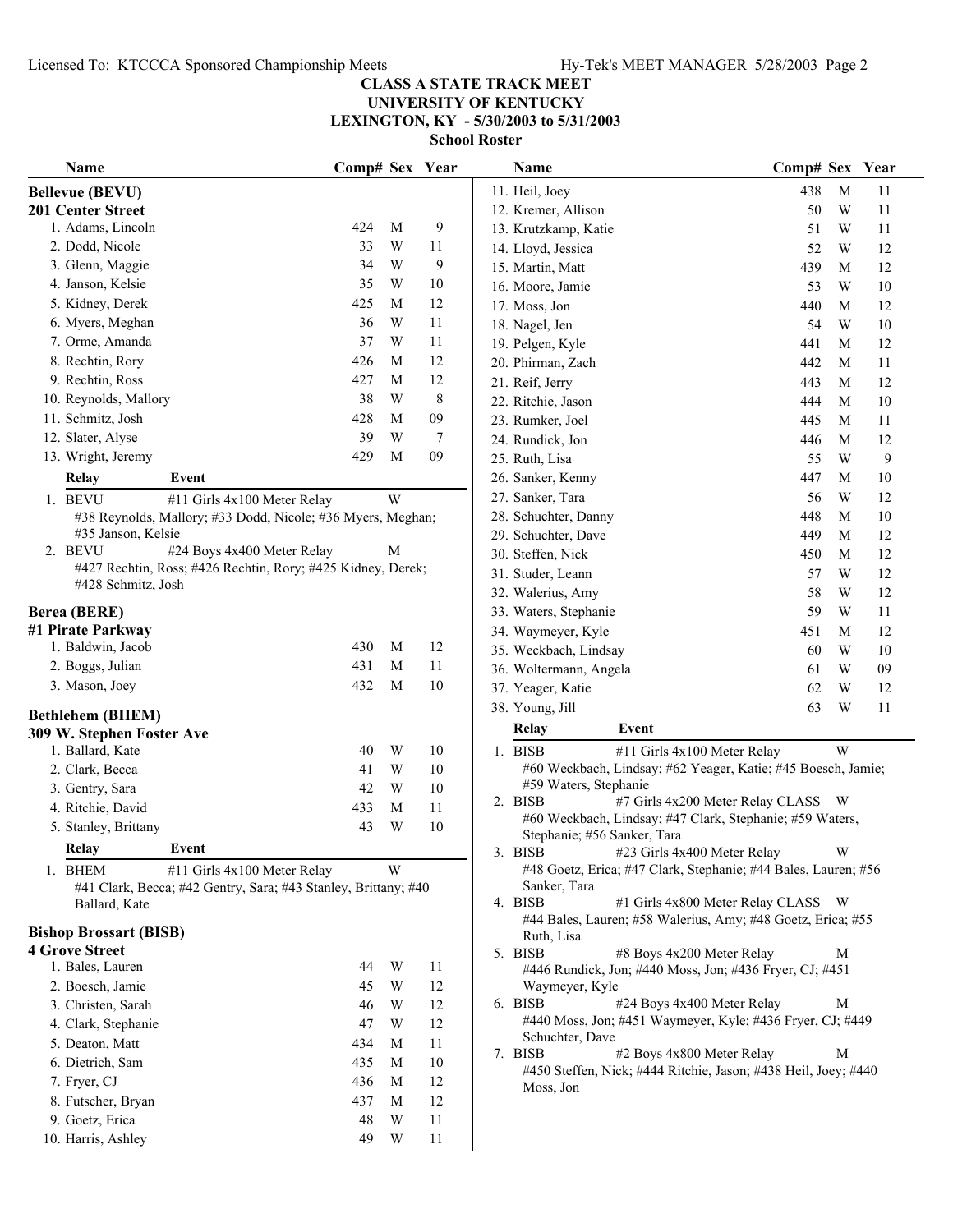**UNIVERSITY OF KENTUCKY LEXINGTON, KY - 5/30/2003 to 5/31/2003**

| Name                                                                                        | Comp# Sex Year |   |    | Name                                                         | Comp# Sex Year |   |    |
|---------------------------------------------------------------------------------------------|----------------|---|----|--------------------------------------------------------------|----------------|---|----|
| <b>Bracken County (BRAC)</b>                                                                |                |   |    | 4. Moss, Demetric                                            | 457            | M | 11 |
| <b>PO Box 128</b>                                                                           |                |   |    | 5. Moss, Shawnte                                             | 458            | M | 10 |
| 350 West Miami Street                                                                       |                |   |    | 6. Steele, Shawn                                             | 459            | M | 11 |
| 1. Parton, Ashley                                                                           | 64             | W | 8  | 7. Thomspon, Sean                                            | 460            | M | 11 |
|                                                                                             |                |   |    | Relay<br>Event                                               |                |   |    |
| <b>Brown (BROW)</b><br><b>546 S. 1st Street</b>                                             |                |   |    | 1. CRIT<br>#12 Boys 4x100 Meter Relay                        |                | M |    |
| 1. Halsell, Robert                                                                          | 452            | M | 11 | #458 Moss, Shawnte; #459 Steele, Shawn; #460 Thomspon, Sean; |                |   |    |
| 2. McRoberts, Kelly                                                                         | 65             | W | 6  | #455 Hill, Tim                                               |                |   |    |
|                                                                                             |                |   |    | #8 Boys 4x200 Meter Relay<br>2. CRIT                         |                | М |    |
| Campbellsville (CAMP)                                                                       |                |   |    | #458 Moss, Shawnte; #459 Steele, Shawn; #460 Thomspon, Sean; |                |   |    |
| 230 W. Main Street                                                                          |                |   |    | #455 Hill, Tim                                               |                |   |    |
| 1. Davis, Jordan                                                                            | 66             | W | 11 | <b>Cumberland County (CUCO)</b>                              |                |   |    |
| <b>Carroll County (CARR)</b>                                                                |                |   |    | PO BOX 380 - NORTH MAIN                                      |                |   |    |
| <b>1706 HIGHLAND AVENUE</b>                                                                 |                |   |    | 1. Alexander, Ken                                            | 461            | M | 10 |
| 1. McNamara, Roxie                                                                          | 67             | W | 10 | 2. Duvall, Josh                                              | 462            | M | 11 |
|                                                                                             |                |   |    | 3. Garmon, Kenny                                             | 463            | M | 10 |
| <b>Christian Academy - Louis (CA-L)</b>                                                     |                |   |    | 4. Long, Chad                                                | 81             | W | 9  |
| 700 S. ENGLISH STATION RD                                                                   |                |   |    | 5. McCutchen, Adam                                           | 464            | M | 10 |
| 1. Anderson, Bethany                                                                        | 68             | W | 9  | 6. Smith, Craig                                              | 465            | M | 12 |
| 2. Cummins, Averi                                                                           | 69             | W | 8  | 7. Wheat, Jessi                                              | 82             | W | 7  |
| 3. Flaherty, Lauren                                                                         | 70             | W | 11 | Event<br>Relay                                               |                |   |    |
| 4. Forrest, Mason                                                                           | 71             | W | 9  | 1. CUCO<br>#24 Boys 4x400 Meter Relay                        |                | M |    |
| 5. Furtkamp, Sarah                                                                          | 72             | W | 11 | #462 Duvall, Josh; #461 Alexander, Ken; #464 McCutchen, Adam |                |   |    |
| 6. Graham, Joellyn                                                                          | 73             | W | 11 | #465 Smith, Craig                                            |                |   |    |
| 7. Hart, Courtney                                                                           | 74             | W | 9  | 2. CUCO<br>#2 Boys 4x800 Meter Relay                         |                | М |    |
| 8. Hatfield, Rachel                                                                         | 75             | W | 11 | #461 Alexander, Ken; #463 Garmon, Kenny; #464 McCutchen,     |                |   |    |
| 9. O'Donnell, Mandy                                                                         | 76             | W | 9  | Adam; #465 Smith, Craig                                      |                |   |    |
| 10. Rowland, Lynnesy                                                                        | 77             | W | 9  |                                                              |                |   |    |
| 11. Tatum, Scott                                                                            | 453            | M | 11 |                                                              |                |   |    |
| 12. Walker, Elizabeth                                                                       | 78             | W | 10 |                                                              |                |   |    |
| Relay<br>Event                                                                              |                |   |    |                                                              |                |   |    |
| 1. CA-L<br>#7 Girls 4x200 Meter Relay CLASS                                                 |                | W |    |                                                              |                |   |    |
| #71 Forrest, Mason; #70 Flaherty, Lauren; #75 Hatfield, Rachel;<br>#76 O'Donnell, Mandy     |                |   |    |                                                              |                |   |    |
| #23 Girls 4x400 Meter Relay<br>2. CA-L                                                      |                | W |    |                                                              |                |   |    |
| #68 Anderson, Bethany; #71 Forrest, Mason; #73 Graham, Joellyn;<br>#70 Flaherty, Lauren     |                |   |    |                                                              |                |   |    |
| 3. CA-L<br>#1 Girls 4x800 Meter Relay CLASS W                                               |                |   |    |                                                              |                |   |    |
| #68 Anderson, Bethany; #75 Hatfield, Rachel; #77 Rowland,<br>Lynnesy; #78 Walker, Elizabeth |                |   |    |                                                              |                |   |    |
| <b>Christian Fellowship (CFEL)</b>                                                          |                |   |    |                                                              |                |   |    |
| PO BOX 610, HIGHWAY 68<br>1. Deguire, Sean                                                  | 454            | M | 11 |                                                              |                |   |    |
|                                                                                             |                |   |    |                                                              |                |   |    |
| Cordia (CORD)                                                                               |                |   |    |                                                              |                |   |    |
| <b>6050 LOTTS CREEK ROAD</b>                                                                |                |   |    |                                                              |                |   |    |
| 1. Cody, Taran                                                                              | 79             | W | 12 |                                                              |                |   |    |
| <b>Crittenden County (CRIT)</b><br><b>519 1/2 WEST GUM</b>                                  |                |   |    |                                                              |                |   |    |
| 1. Carder, Jessica                                                                          | 80             | W | 12 |                                                              |                |   |    |
| 2. Hill, Tim                                                                                | 455            | M | 10 |                                                              |                |   |    |
| 3. McLaughlin, Robbie                                                                       | 456            | M | 12 |                                                              |                |   |    |

| Name                                                       |                                                               | Comp# Sex |   | Year |
|------------------------------------------------------------|---------------------------------------------------------------|-----------|---|------|
| 4. Moss, Demetric                                          |                                                               | 457       | M | 11   |
| 5. Moss, Shawnte                                           |                                                               | 458       | M | 10   |
| 6. Steele, Shawn                                           |                                                               | 459       | M | 11   |
| 7. Thomspon, Sean                                          |                                                               | 460       | M | 11   |
| Relay                                                      | Event                                                         |           |   |      |
| 1. CRIT                                                    | #12 Boys 4x100 Meter Relay                                    |           | M |      |
| #455 Hill, Tim                                             | #458 Moss, Shawnte; #459 Steele, Shawn; #460 Thomspon, Sean;  |           |   |      |
| 2. CRIT                                                    | #8 Boys 4x200 Meter Relay                                     |           | M |      |
| #455 Hill, Tim                                             | #458 Moss, Shawnte; #459 Steele, Shawn; #460 Thomspon, Sean;  |           |   |      |
| <b>Cumberland County (CUCO)</b><br>PO BOX 380 - NORTH MAIN |                                                               |           |   |      |
| 1. Alexander, Ken                                          |                                                               | 461       | М | 10   |
| 2. Duvall, Josh                                            |                                                               | 462       | М | 11   |
| 3. Garmon, Kenny                                           |                                                               | 463       | M | 10   |
| 4. Long, Chad                                              |                                                               | 81        | W | 9    |
| 5. McCutchen, Adam                                         |                                                               | 464       | M | 10   |
| 6. Smith, Craig                                            |                                                               | 465       | М | 12   |
| 7. Wheat, Jessi                                            |                                                               | 82        | W | 7    |
| <b>Relay</b>                                               | Event                                                         |           |   |      |
| 1. CUCO                                                    | #24 Boys 4x400 Meter Relay                                    |           | М |      |
| #465 Smith, Craig                                          | #462 Duvall, Josh; #461 Alexander, Ken; #464 McCutchen, Adam; |           |   |      |
| 2. CUCO                                                    | #2 Boys 4x800 Meter Relay                                     |           | M |      |
|                                                            | #461 Alexander, Ken; #463 Garmon, Kenny; #464 McCutchen,      |           |   |      |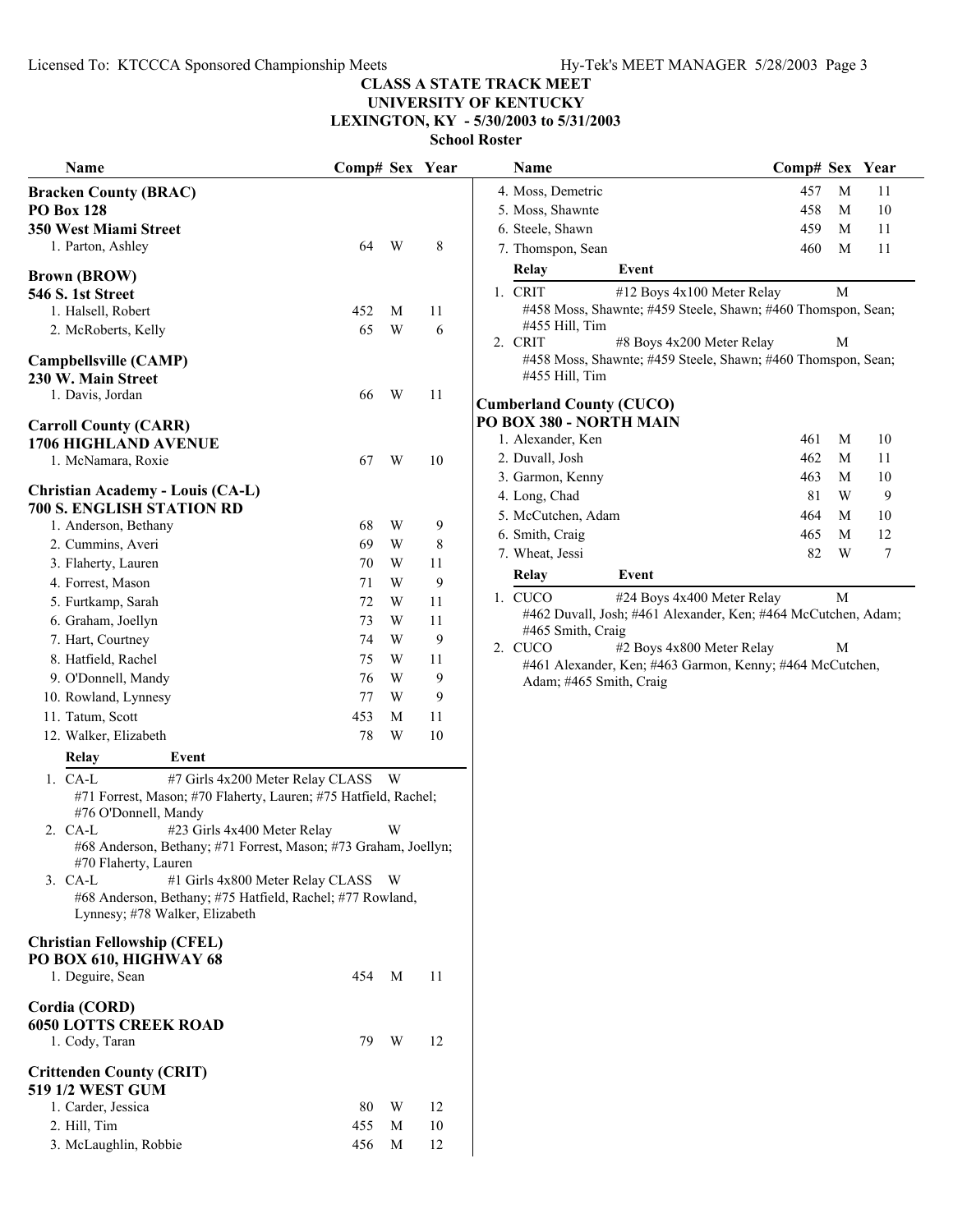$\overline{a}$ 

## **CLASS A STATE TRACK MEET UNIVERSITY OF KENTUCKY**

**LEXINGTON, KY - 5/30/2003 to 5/31/2003**

| Name                                                                                       | Comp# Sex Year |   |    |
|--------------------------------------------------------------------------------------------|----------------|---|----|
| Danville (DANV)                                                                            |                |   |    |
| <b>203 E. LEXINGTON AVE</b>                                                                |                |   |    |
| 1. Andrew, Ashley                                                                          | 83             | W | 10 |
| 2. Brand, Kayla                                                                            | 84             | W | 6  |
| 3. Brown, Ashley                                                                           | 85             | W | 11 |
| 4. Carter, Ben                                                                             | 466            | М | 11 |
| 5. Frye, Dejuan                                                                            | 467            | М | 11 |
| 6. Grey, Dexter                                                                            | 468            | М | 11 |
| 7. Guest, Jordan                                                                           | 469            | М | 11 |
| 8. Jenkins, Rebecca                                                                        | 86             | W | 10 |
| 9. Johnson, Timothy                                                                        | 470            | М | 10 |
| 10. McPherson, George                                                                      | 471            | М | 10 |
| 11. Miller, Shatoniah                                                                      | 87             | W | 11 |
| 12. Napier, Krystal                                                                        | 88             | W | 10 |
| 13. Pace, Erin                                                                             | 89             | W | 12 |
| 14. Penix, Charles                                                                         | 472            | M | 11 |
| 15. Simpson, Xerces                                                                        | 90             | W | 7  |
| 16. Snapp, Kaitlin                                                                         | 91             | W | 3  |
| 17. Stallworth, Phylicia                                                                   | 92             | W | 12 |
| 18. Trueblood, Cassie                                                                      | 93             | W | 12 |
| 19. Turner, Kelvin                                                                         | 473            | М | 10 |
| Relay<br>Event                                                                             |                |   |    |
| 1. DANV<br>#11 Girls 4x100 Meter Relay                                                     |                | W |    |
| #90 Simpson, Xerces; #92 Stallworth, Phylicia; #85 Brown,                                  |                |   |    |
| Ashley; #84 Brand, Kayla<br>2. DANV<br>#7 Girls 4x200 Meter Relay CLASS                    |                | W |    |
| #84 Brand, Kayla; #92 Stallworth, Phylicia; #85 Brown, Ashley;                             |                |   |    |
| #93 Trueblood, Cassie                                                                      |                |   |    |
| 3. DANV<br>#23 Girls 4x400 Meter Relay                                                     |                | W |    |
| #84 Brand, Kayla; #89 Pace, Erin; #92 Stallworth, Phylicia; #93                            |                |   |    |
| Trueblood, Cassie                                                                          |                |   |    |
| 4. DANV<br>#12 Boys 4x100 Meter Relay                                                      |                | М |    |
| #470 Johnson, Timothy; #472 Penix, Charles; #471 McPherson,<br>George; #473 Turner, Kelvin |                |   |    |
| 5. DANV<br>#8 Boys 4x200 Meter Relay                                                       |                | М |    |
| #472 Penix, Charles; #470 Johnson, Timothy; #471 McPherson,                                |                |   |    |
| George; #473 Turner, Kelvin                                                                |                |   |    |
| <b>Dawson Springs (DAWS)</b>                                                               |                |   |    |
| <b>317 ELI STREET</b>                                                                      |                |   |    |
| 1. Luther, Eric                                                                            | 474            | М | 12 |
|                                                                                            |                |   |    |
| Dayton (DAYT)<br>200 GREENDEVIL LANE                                                       |                |   |    |
| 1. Anderson, Tim                                                                           | 475            | М | 10 |
|                                                                                            |                |   |    |
| Evarts (EVAR)                                                                              |                |   |    |
| PO BOX 9                                                                                   |                |   |    |
| <b>1989 WILDCAT DRIVE</b>                                                                  | 94             | W | 10 |
| 1. Enix, Catlin<br>2. Kelly, Dallas                                                        | 476            | М | 12 |
| 3. Kelly, Heather                                                                          | 95             | W | 8  |
| 4. Ledford, Jennifer                                                                       | 96             | W | 12 |
| 5. Lunsford, Michael                                                                       |                |   | 9  |
|                                                                                            | 477            | M |    |

| Name                                                                                       | Comp# Sex Year |   |        | Name                            | Comp# Sex Year                                                                                   |   |             |  |
|--------------------------------------------------------------------------------------------|----------------|---|--------|---------------------------------|--------------------------------------------------------------------------------------------------|---|-------------|--|
| ille (DANV)                                                                                |                |   |        | 6. McLain, Vanessa              | 97                                                                                               | W | 11          |  |
| . LEXINGTON AVE                                                                            |                |   |        | 7. Middleton, Frank             | 478                                                                                              | M | 10          |  |
| Andrew, Ashley                                                                             | 83             | W | 10     | 8. Monhollen, Jessica           | 98                                                                                               | W | 12          |  |
| Brand, Kayla                                                                               | 84             | W | 6      | 9. Pollitte, Aaron              | 479                                                                                              | M | 12          |  |
| Brown, Ashley                                                                              | 85             | W | 11     | 10. Pryor, Sarah                | 99                                                                                               | W | 10          |  |
| Carter, Ben                                                                                | 466            | М | 11     | 11. Smith, Sabrina              | 100                                                                                              | W | 11          |  |
| Frye, Dejuan                                                                               | 467            | М | 11     | 12. Smith, Will                 | 480                                                                                              | M | 11          |  |
| Grey, Dexter                                                                               | 468            | М | 11     | 13. Williams, Kendra            | 101                                                                                              | W | $\,$ 8 $\,$ |  |
| Guest, Jordan                                                                              | 469            | M | 11     | 14. Wilson, Chris               | 481                                                                                              | M | 11          |  |
| Jenkins, Rebecca                                                                           | 86             | W | 10     | Event<br>Relay                  |                                                                                                  |   |             |  |
| Johnson, Timothy                                                                           | 470            | M | 10     | 1. EVAR                         | #11 Girls 4x100 Meter Relay                                                                      | W |             |  |
| McPherson, George                                                                          | 471            | М | 10     |                                 | #100 Smith, Sabrina; #97 McLain, Vanessa; #98 Monhollen,                                         |   |             |  |
| Miller, Shatoniah                                                                          | 87             | W | 11     | Jessica; #96 Ledford, Jennifer  |                                                                                                  |   |             |  |
| Napier, Krystal                                                                            | 88             | W | 10     | 2. EVAR                         | #12 Boys 4x100 Meter Relay                                                                       | M |             |  |
| Pace, Erin                                                                                 | 89             | W | 12     |                                 | #480 Smith, Will; #481 Wilson, Chris; #479 Pollitte, Aaron; #478                                 |   |             |  |
| Penix, Charles                                                                             | 472            | М | 11     | Middleton, Frank                |                                                                                                  |   |             |  |
| Simpson, Xerces                                                                            | 90             | W | $\tau$ | 3. EVAR                         | #8 Boys 4x200 Meter Relay                                                                        | M |             |  |
| Snapp, Kaitlin                                                                             | 91             | W | 3      | Middleton, Frank                | #480 Smith, Will; #481 Wilson, Chris; #479 Pollitte, Aaron; #478                                 |   |             |  |
| Stallworth, Phylicia                                                                       | 92             | W | 12     |                                 |                                                                                                  |   |             |  |
| Trueblood, Cassie                                                                          | 93             | W | 12     | <b>Fairview (FVIE)</b>          |                                                                                                  |   |             |  |
| Turner, Kelvin                                                                             | 473            | M | 10     | 2123 MAIN STREET W.             |                                                                                                  |   |             |  |
| <b>Relay</b><br>Event                                                                      |                |   |        | 1. Boyd, Ally                   | 102                                                                                              | W | 9           |  |
| <b>DANV</b><br>#11 Girls 4x100 Meter Relay                                                 |                | W |        | 2. Hanshaw, Sarah               | 103                                                                                              | W | 9           |  |
| #90 Simpson, Xerces; #92 Stallworth, Phylicia; #85 Brown,                                  |                |   |        | 3. Hood, Tristen                | 104                                                                                              | W | 10          |  |
| Ashley; #84 Brand, Kayla                                                                   |                |   |        | 4. Jennings, Chris              | 482                                                                                              | M | 11          |  |
| <b>DANV</b><br>#7 Girls 4x200 Meter Relay CLASS W                                          |                |   |        | 5. Litteral, Amber              | 105                                                                                              | W | 10          |  |
| #84 Brand, Kayla; #92 Stallworth, Phylicia; #85 Brown, Ashley;                             |                |   |        | 6. Musick, Mandy                | 106                                                                                              | W | 9           |  |
| #93 Trueblood, Cassie<br>DANV<br>#23 Girls 4x400 Meter Relay                               |                | W |        | 7. Preston, Lashea              | 107                                                                                              | W | 11          |  |
| #84 Brand, Kayla; #89 Pace, Erin; #92 Stallworth, Phylicia; #93                            |                |   |        | 8. Preston, Sharay              | 108                                                                                              | W | 9           |  |
| Trueblood, Cassie                                                                          |                |   |        | <b>Relay</b><br>Event           |                                                                                                  |   |             |  |
| DANV<br>#12 Boys 4x100 Meter Relay                                                         |                | M |        | 1. FVIE                         | #23 Girls 4x400 Meter Relay                                                                      | W |             |  |
| #470 Johnson, Timothy; #472 Penix, Charles; #471 McPherson,                                |                |   |        |                                 | #105 Litteral, Amber; #108 Preston, Sharay; #106 Musick, Mandy;                                  |   |             |  |
| George; #473 Turner, Kelvin                                                                |                |   |        | #107 Preston, Lashea<br>2. FVIE |                                                                                                  |   |             |  |
| DANV<br>#8 Boys 4x200 Meter Relay                                                          |                | M |        |                                 | #1 Girls 4x800 Meter Relay CLASS W<br>#108 Preston, Sharay; #106 Musick, Mandy; #102 Boyd, Ally; |   |             |  |
| #472 Penix, Charles; #470 Johnson, Timothy; #471 McPherson,<br>George; #473 Turner, Kelvin |                |   |        | #103 Hanshaw, Sarah             |                                                                                                  |   |             |  |
|                                                                                            |                |   |        |                                 |                                                                                                  |   |             |  |
| on Springs (DAWS)                                                                          |                |   |        |                                 |                                                                                                  |   |             |  |
| <b>LI STREET</b>                                                                           |                |   |        |                                 |                                                                                                  |   |             |  |
| Luther, Eric                                                                               | 474 M          |   | 12     |                                 |                                                                                                  |   |             |  |
| n (DAYT)                                                                                   |                |   |        |                                 |                                                                                                  |   |             |  |
| <b>REENDEVIL LANE</b>                                                                      |                |   |        |                                 |                                                                                                  |   |             |  |
|                                                                                            |                |   |        |                                 |                                                                                                  |   |             |  |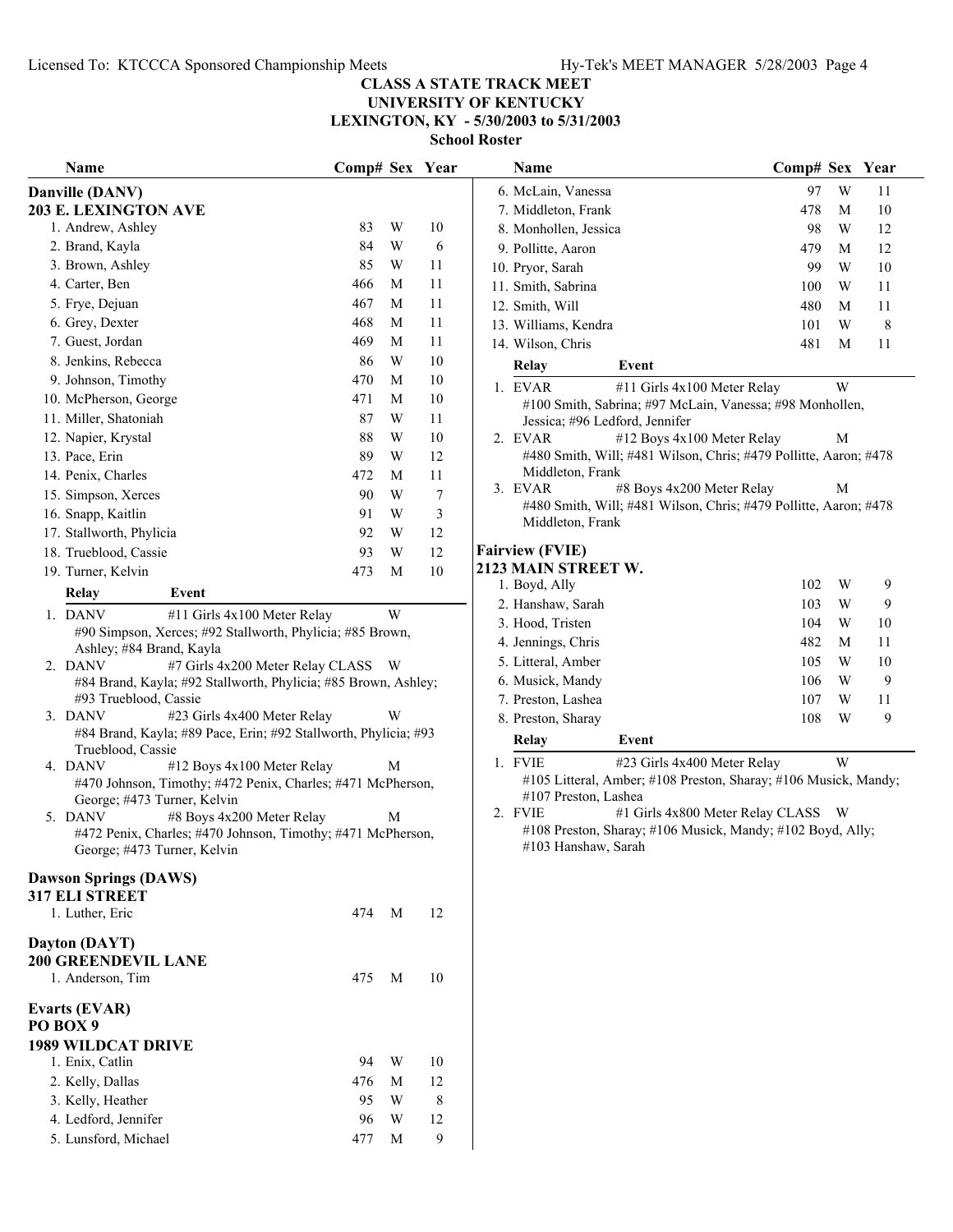## **UNIVERSITY OF KENTUCKY LEXINGTON, KY - 5/30/2003 to 5/31/2003**

| Name                                                                                                      | Comp# Sex Year |   |                  | Name                                                                                            | Comp# Sex Year |   |    |
|-----------------------------------------------------------------------------------------------------------|----------------|---|------------------|-------------------------------------------------------------------------------------------------|----------------|---|----|
| Fort Knox (FTKN)                                                                                          |                |   |                  | 8. FTKN<br>#2 Boys 4x800 Meter Relay                                                            |                | M |    |
| <b>7501 MISSOURI STREET</b>                                                                               |                |   |                  | #486 Hazelwood, BJ; #491 Payne, Chris; #488 Hurtle, Chris; #484                                 |                |   |    |
| 1. Ashley, Marsha                                                                                         | 109            | W | 12               | Cole, Logan                                                                                     |                |   |    |
| 2. Bailey, Cherrelle                                                                                      | 110            | W | 9                | <b>Frankfort (FRAN)</b>                                                                         |                |   |    |
| 3. Brown, Dominique                                                                                       | 111            | W | 11               | <b>328 SHELBY STREET</b>                                                                        |                |   |    |
| 4. Brown, John                                                                                            | 483            | M | 10               | 1. Bessinger, Rebecca                                                                           | 122            | W | 10 |
| 5. Bryant, Kezia                                                                                          | 112            | W | $\,8\,$          | 2. Current, Christopher                                                                         | 498            | M | 12 |
| 6. Butts, Kareesha                                                                                        | 113            | W | 10               | 3. Fields, Emmanuel                                                                             | 499            | M | 11 |
| 7. Carpenter, Ivy                                                                                         | 114            | W | 10               | 4. Fields, Ephraim                                                                              | 500            | M | 10 |
| 8. Cole, Logan                                                                                            | 484            | M | 12               | 5. Gordon, Jackie                                                                               | 123            | W | 12 |
| 9. Davis, Nia                                                                                             | 115            | W | 11               | 6. Higgins, Monica                                                                              | 124            | W | 12 |
| 10. Grant, Trence                                                                                         | 485            | M | $\,8\,$          | 7. Jouett, Cameron                                                                              | 501            | M | 8  |
| 11. Hazelwood, BJ                                                                                         | 486            | M | 12               | 8. Oder, Alex                                                                                   | 125            | W | 12 |
| 12. Hazelwood, Brittany                                                                                   | 116            | W | 10               | 9. Quire, Ryan                                                                                  | 126            | W | 11 |
| 13. Hood, Cornelius                                                                                       | 487            | M | 12               | 10. Smith, Melanie                                                                              | 127            | W | 10 |
| 14. Hurtle, Chris                                                                                         | 488            | M | 10               | 11. Turner, Keena                                                                               | 502            | M | 12 |
| 15. Ledford, Chris                                                                                        | 489            | M | 10               | 12. Unger, Leesa                                                                                | 128            | W | 11 |
| 16. McDaniels, Dustin                                                                                     | 490            | M | 11               | 13. Wallace, Lamarr                                                                             | 503            | M | 12 |
| 17. Mitchell, Talitha                                                                                     | 117            | W | 12               | 14. Wells, Mico                                                                                 | 504            | M | 7  |
| 18. Neal, Ashley                                                                                          | 118            | W | 8                | Relay<br>Event                                                                                  |                |   |    |
| 19. Payne, Chris                                                                                          | 491            | M | 10               | 1. FRAN                                                                                         |                |   |    |
| 20. Piernas, Erica                                                                                        | 119            | W | 9                | #1 Girls 4x800 Meter Relay CLASS W<br>#122 Bessinger, Rebecca; #128 Unger, Leesa; #124 Higgins, |                |   |    |
| 21. Poe, Darun                                                                                            | 492            | M | 12               | Monica; #126 Quire, Ryan                                                                        |                |   |    |
| 22. Simmons, Chris                                                                                        | 493            | M | 8                | 2. FRAN<br>#12 Boys 4x100 Meter Relay                                                           |                | M |    |
| 23. White, Megan                                                                                          | 120            | W | 12               | #502 Turner, Keena; #500 Fields, Ephraim; #499 Fields,                                          |                |   |    |
| 24. Williams, Derrick                                                                                     | 494            | M | 8                | Emmanuel; #503 Wallace, Lamarr                                                                  |                |   |    |
| 25. Williams, Tramarcus                                                                                   | 495            | M | 7                | #8 Boys 4x200 Meter Relay<br>3. FRAN                                                            |                | M |    |
| 26. Wright, Lashaun                                                                                       | 121            | W | 12               | #499 Fields, Emmanuel; #503 Wallace, Lamarr; #502 Turner,                                       |                |   |    |
| 27. Wright, Marcus                                                                                        | 496            | M | $\boldsymbol{7}$ | Keena; #500 Fields, Ephraim                                                                     |                |   |    |
| 28. Wright, Mike                                                                                          | 497            | M | $10\,$           | <b>Fulton County (FUCO)</b>                                                                     |                |   |    |
| <b>Relay</b><br>Event                                                                                     |                |   |                  | 2740 MOSCOW AVENUE                                                                              |                |   |    |
|                                                                                                           |                | W |                  | 1. Hamrick, Matt                                                                                | 505            | M | 11 |
| 1. FTKN<br>#11 Girls 4x100 Meter Relay<br>#115 Davis, Nia; #116 Hazelwood, Brittany; #114 Carpenter, Ivy; |                |   |                  | 2. Holder, Danecia                                                                              | 129            | W | 9  |
| #113 Butts, Kareesha                                                                                      |                |   |                  | 3. Holder, Shareika                                                                             | 130            | W | 7  |
| 2. FTKN<br>#7 Girls 4x200 Meter Relay CLASS W                                                             |                |   |                  |                                                                                                 |                |   |    |
| #115 Davis, Nia; #116 Hazelwood, Brittany; #114 Carpenter, Ivy;                                           |                |   |                  |                                                                                                 |                |   |    |
| #113 Butts, Kareesha                                                                                      |                |   |                  |                                                                                                 |                |   |    |
| 3. FTKN<br>#23 Girls 4x400 Meter Relay                                                                    |                | W |                  |                                                                                                 |                |   |    |
| #117 Mitchell, Talitha; #112 Bryant, Kezia; #113 Butts, Kareesha;                                         |                |   |                  |                                                                                                 |                |   |    |
| #114 Carpenter, Ivy<br>#1 Girls 4x800 Meter Relay CLASS W<br>4. FTKN                                      |                |   |                  |                                                                                                 |                |   |    |
| #117 Mitchell, Talitha; #112 Bryant, Kezia; #113 Butts, Kareesha;                                         |                |   |                  |                                                                                                 |                |   |    |
| #114 Carpenter, Ivy                                                                                       |                |   |                  |                                                                                                 |                |   |    |
| #12 Boys 4x100 Meter Relay<br>5. FTKN                                                                     |                | М |                  |                                                                                                 |                |   |    |
| #489 Ledford, Chris; #497 Wright, Mike; #492 Poe, Darun; #483<br>Brown, John                              |                |   |                  |                                                                                                 |                |   |    |
| 6. FTKN<br>#8 Boys 4x200 Meter Relay<br>#489 Ledford, Chris; #497 Wright, Mike; #492 Poe, Darun; #483     |                | M |                  |                                                                                                 |                |   |    |
| Brown, John                                                                                               |                |   |                  |                                                                                                 |                |   |    |
| 7. FTKN<br>#24 Boys 4x400 Meter Relay                                                                     |                | M |                  |                                                                                                 |                |   |    |
| #486 Hazelwood, BJ; #491 Payne, Chris; #497 Wright, Mike; #483<br>Brown, John                             |                |   |                  |                                                                                                 |                |   |    |
|                                                                                                           |                |   |                  |                                                                                                 |                |   |    |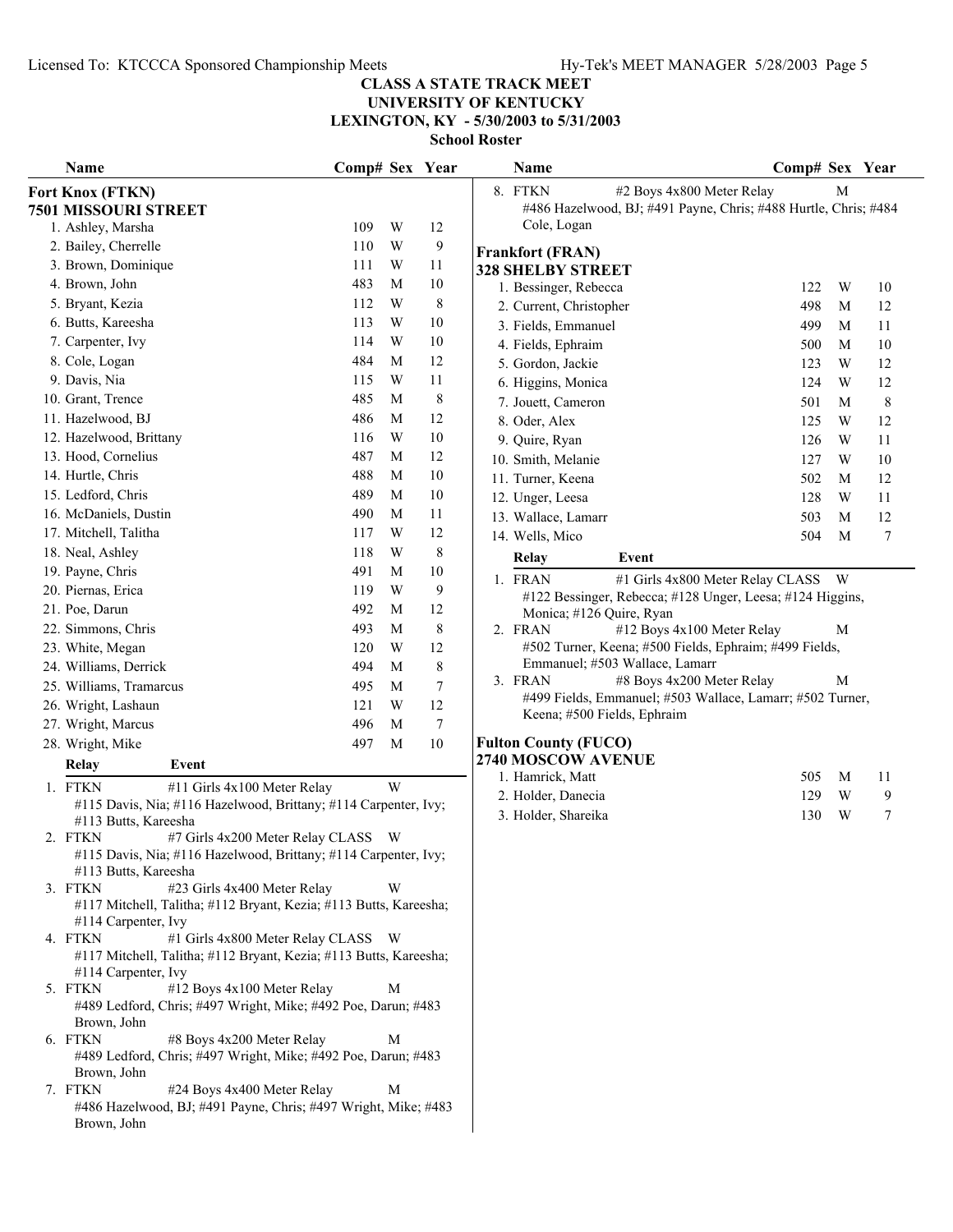## **UNIVERSITY OF KENTUCKY LEXINGTON, KY - 5/30/2003 to 5/31/2003**

| Name                                                                                | Comp# Sex Year |   |                  | Name                                                                                    | Comp# Sex Year |                         |         |
|-------------------------------------------------------------------------------------|----------------|---|------------------|-----------------------------------------------------------------------------------------|----------------|-------------------------|---------|
| <b>Green County (GREE)</b>                                                          |                |   |                  | 18. Smith, Jacob                                                                        | 522            | M                       | 11      |
| <b>PO BOX 227</b>                                                                   |                |   |                  | 19. Toler, Matt                                                                         | 523            | M                       | 12      |
| <b>302 BRUMMEL AVENUE</b>                                                           |                |   |                  | 20. Wardrip, Jeremy                                                                     | 524            | M                       | 09      |
| 1. Anderson, Anthony                                                                | 506            | M | 8                | 21. Wheatley, Jeremy                                                                    | 525            | M                       | 9       |
| 2. Buchanan, Jon                                                                    | 507            | M | 11               | 22. Young, Lindsey                                                                      | 148            | W                       | 6       |
| 3. Davis, Jacob                                                                     | 508            | M | 12               | Event<br>Relay                                                                          |                |                         |         |
| 4. Dengel, Paul                                                                     | 509            | M | 11               | 1. HANC<br>#7 Girls 4x200 Meter Relay CLASS                                             |                | W <sub>1</sub>          |         |
| 5. Durrett, Blake                                                                   | 510            | M | 12               | #141 Johnson, Mallory; #142 Long, Nicole; #146 Saltzman, Abbie;                         |                |                         |         |
| 6. Ellis, Hannah                                                                    | 131            | W | 6                | #145 Powers, Rachel                                                                     |                |                         |         |
| 7. Ervin, Clint                                                                     | 511            | M | 12               | 2. HANC<br>#23 Girls 4x400 Meter Relay                                                  |                | W                       |         |
| 8. Hawes, Laura                                                                     | 132            | W | 7                | #145 Powers, Rachel; #139 Gooch, Jessica; #136 Bivens, Amber;                           |                |                         |         |
| 9. Milby, Breanna                                                                   | 133            | W | 8                | #146 Saltzman, Abbie                                                                    |                |                         |         |
| 10. Mitchell, Ontrell                                                               | 512            | M | 12               | 3. HANC<br>#1 Girls 4x800 Meter Relay CLASS W                                           |                |                         |         |
| 11. Moore, Mary Kate                                                                | 134            | W | 8                | #136 Bivens, Amber; #145 Powers, Rachel; #140 Gooch, Sara Jill;<br>#139 Gooch, Jessica  |                |                         |         |
| 12. Pegram, Britt                                                                   | 513            | M | 12               | #2 Boys 4x800 Meter Relay<br>4. HANC                                                    |                | M                       |         |
| 13. Ray, Mickey                                                                     | 514            | M | 9                | #521 Jarboe, Zach; #520 Hayden, Zach; #523 Toler, Matt; #522                            |                |                         |         |
| 14. Russell, William                                                                | 515            | M | 9                | Smith, Jacob                                                                            |                |                         |         |
| 15. Shofner, Patrick                                                                | 516            | M | 12               |                                                                                         |                |                         |         |
| 16. Smith, LeAmber                                                                  | 135            | W | 9                | Harlan (HARL)<br><b>420 E. CENTRAL AVENUE</b>                                           |                |                         |         |
| Relay<br>Event                                                                      |                |   |                  | 1. Body, Amanda                                                                         | 149            | W                       | 10      |
| 1. GREE<br>#1 Girls 4x800 Meter Relay CLASS W                                       |                |   |                  |                                                                                         |                |                         |         |
| #132 Hawes, Laura; #133 Milby, Breanna; #131 Ellis, Hannah;                         |                |   |                  | Harrodsburg (HARR)                                                                      |                |                         |         |
| #134 Moore, Mary Kate                                                               |                |   |                  | <b>441 E. LEXINGTON AVENUE</b>                                                          |                |                         |         |
| #8 Boys 4x200 Meter Relay<br>2. GREE                                                |                | M |                  | 1. Bartleson, Brian                                                                     | 526            | M                       | 12      |
| #516 Shofner, Patrick; #514 Ray, Mickey; #511 Ervin, Clint; #512                    |                |   |                  | 2. Brown, Brandon                                                                       | 527            | M                       | $\,8\,$ |
| Mitchell, Ontrell                                                                   |                |   |                  | 3. Chenault, Ishia                                                                      | 150            | W                       | $\,8\,$ |
| #24 Boys 4x400 Meter Relay<br>3. GREE                                               |                | M |                  | 4. Davis, LaCharette                                                                    | 151            | W                       | 12      |
| #509 Dengel, Paul; #507 Buchanan, Jon; #512 Mitchell, Ontrell;<br>#511 Ervin, Clint |                |   |                  | 5. Dunn, Mark                                                                           | 528            | M                       | 11      |
| 4. GREE<br>#2 Boys 4x800 Meter Relay                                                |                | M |                  | 6. Jackson, Cory                                                                        | 529            | M                       | 8       |
| #515 Russell, William; #510 Durrett, Blake; #507 Buchanan, Jon;                     |                |   |                  | 7. Jackson, Miles                                                                       | 530            | M                       | 12      |
| #511 Ervin, Clint                                                                   |                |   |                  | 8. Koettel, Shane                                                                       | 531            | M                       | 10      |
| <b>Hancock County (HANC)</b>                                                        |                |   |                  | 9. Masterson, DeMarkus                                                                  | 532            | M                       | $\,8\,$ |
| 80 STATE RT. 271 STREET                                                             |                |   |                  | 10. Masterson, Kenton                                                                   | 533            | M                       | 9       |
| 1. Bivens, Amber                                                                    | 136            | W | 12               | 11. Mays, Tonya                                                                         | 152            | W                       | 9       |
| 2. Bivens, Robin                                                                    | 137            | W | $\boldsymbol{7}$ | 12. Smith, Tiffany                                                                      | 153            | W                       | 9       |
| 3. Boarman, Kelsea                                                                  | 138            | W | 6                | 13. Townsend, Shameika                                                                  | 154            | $\ensuremath{\text{W}}$ | 12      |
| 4. Bockhold, Nick                                                                   | 517            | M | 12               | Relay<br>Event                                                                          |                |                         |         |
| 5. Doyle, Jordan                                                                    | 518            | M | 10               | 1. HARR<br>#11 Girls 4x100 Meter Relay                                                  |                | W                       |         |
| 6. French, Brandon                                                                  | 519            | M | 8                | #151 Davis, LaCharette; #150 Chenault, Ishia; #153 Smith,                               |                |                         |         |
| 7. Gooch, Jessica                                                                   | 139            | W | 12               | Tiffany; #154 Townsend, Shameika                                                        |                |                         |         |
| 8. Gooch, Sara Jill                                                                 | 140            | W | $\tau$           | #7 Girls 4x200 Meter Relay CLASS W<br>2. HARR                                           |                |                         |         |
| 9. Hayden, Zach                                                                     | 520            | M | 10               | #151 Davis, LaCharette; #153 Smith, Tiffany; #150 Chenault,                             |                |                         |         |
| 10. Jarboe, Zach                                                                    | 521            | M | 10               | Ishia; #154 Townsend, Shameika<br>3. HARR<br>#12 Boys 4x100 Meter Relay                 |                | М                       |         |
| 11. Johnson, Mallory                                                                | 141            | W | 9                | #528 Dunn, Mark; #531 Koettel, Shane; #529 Jackson, Cory; #527                          |                |                         |         |
| 12. Long, Nicole                                                                    | 142            | W | 9                | Brown, Brandon                                                                          |                |                         |         |
| 13. Meserve, Lara                                                                   | 143            | W | 9                | 4. HARR<br>#8 Boys 4x200 Meter Relay                                                    |                | M                       |         |
| 14. Mittelberg, Meghan                                                              | 144            | W | 6                | #530 Jackson, Miles; #528 Dunn, Mark; #527 Brown, Brandon;                              |                |                         |         |
| 15. Powers, Rachel                                                                  | 145            | W | 9                | #529 Jackson, Cory                                                                      |                |                         |         |
| 16. Saltzman, Abbie                                                                 | 146            | W | 10               | #24 Boys 4x400 Meter Relay<br>5. HARR                                                   |                | M                       |         |
| 17. Schneider, Brittney                                                             | 147            | W | 12               | #530 Jackson, Miles; #533 Masterson, Kenton; #531 Koettel,<br>Shane; #529 Jackson, Cory |                |                         |         |
|                                                                                     |                |   |                  |                                                                                         |                |                         |         |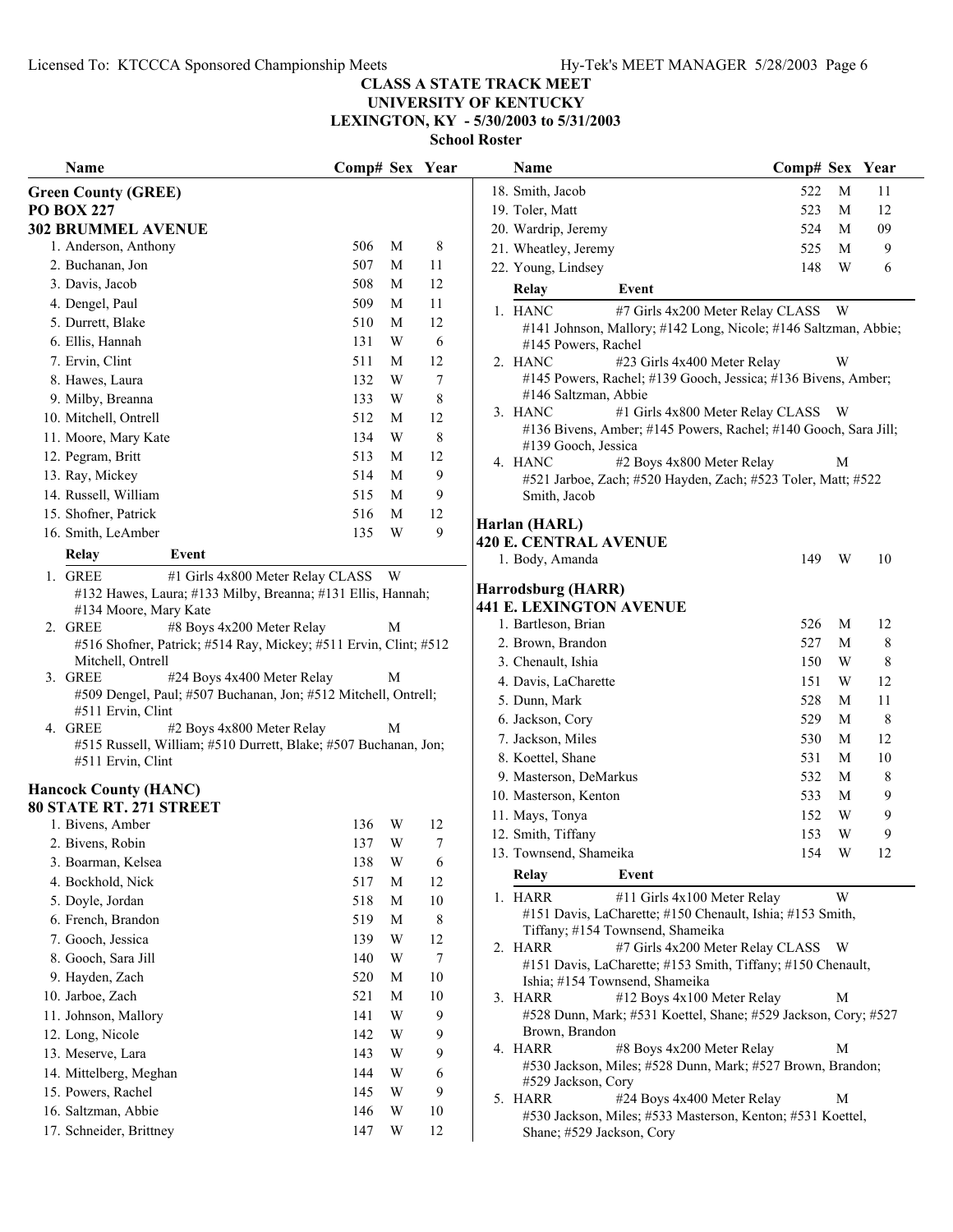## **UNIVERSITY OF KENTUCKY LEXINGTON, KY - 5/30/2003 to 5/31/2003**

**School Roster**

| Name                                                                                                        | Comp# Sex Year |             |    | Name                                                                                             | Comp# Sex Year |              |    |
|-------------------------------------------------------------------------------------------------------------|----------------|-------------|----|--------------------------------------------------------------------------------------------------|----------------|--------------|----|
| Hazard (HAZA)                                                                                               |                |             |    | 3. JENK<br>#2 Boys 4x800 Meter Relay                                                             |                | M            |    |
| <b>157 BULLDOG LANE</b>                                                                                     |                |             |    | #538 Adams, Aaron; #539 Bentley, Jared; #545 Thompson,                                           |                |              |    |
| 1. Maggard, Molly                                                                                           | 155            | W           | 8  | Nathaniel; #540 Grimm, Chris                                                                     |                |              |    |
| <b>Holy Cross - Covington (HC-C)</b>                                                                        |                |             |    | <b>Kentucky Country Day (KYCD)</b>                                                               |                |              |    |
| <b>3617 CHURCH STREET</b>                                                                                   |                |             |    | <b>4100 SPRINGDALE ROAD</b>                                                                      |                |              |    |
| 1. Arlinghaus, Terri                                                                                        | 156            | W           | 10 | 1. Barlow, Frank                                                                                 | 546            | M            | 12 |
| 2. Cook, Laura                                                                                              | 157            | W           | 8  | 2. Bartram, Greg                                                                                 | 547            | M            | 12 |
| 3. Elders, Tamara                                                                                           | 158            | W           | 9  | 3. Brey, Alex                                                                                    | 548            | M            | 12 |
| 4. Hopkins, Katie                                                                                           | 159            | W           | 10 | 4. Cohen, Ross                                                                                   | 549            | M            | 12 |
| 5. Meyer, Drew                                                                                              | 534            | M           | 12 | 5. Copley, Preston                                                                               | 550            | M            | 12 |
| 6. Schlarman, Mollie                                                                                        | 160            | W           | 10 | 6. Endy, Matt                                                                                    | 551            | M            | 12 |
| 7. Wagner, Alicia                                                                                           | 161            | W           | 8  | 7. Gibbs, Beth                                                                                   | 170            | W            | 11 |
|                                                                                                             |                |             |    | 8. Goode, Ryan                                                                                   | 552            | M            | 11 |
| Relay<br>Event                                                                                              |                |             |    | 9. Heuser, Will                                                                                  | 553            | M            | 10 |
| 1. HC-C<br>#1 Girls 4x800 Meter Relay CLASS W                                                               |                |             |    | 10. Juneja, Fahr                                                                                 | 554            | M            | 12 |
| #161 Wagner, Alicia; #160 Schlarman, Mollie; #156 Arlinghaus,                                               |                |             |    | 11. Kleier, Ryan                                                                                 | 555            | M            | 12 |
| Terri; #159 Hopkins, Katie                                                                                  |                |             |    | 12. Moody, Ryan                                                                                  | 556            | M            | 10 |
| <b>Holy Cross - Louisville (HC-L)</b>                                                                       |                |             |    | 13. Oyler, Betsey                                                                                | 171            | W            | 9  |
| <b>5144 DIXIE HIGHWAY</b>                                                                                   |                |             |    | 14. Stover, Thomas                                                                               | 557            | M            | 12 |
| 1. Foushee, Chris                                                                                           | 535            | M           | 12 |                                                                                                  |                |              |    |
| 2. Gamble, Thomas                                                                                           | 536            | M           | 12 | <b>Relay</b><br>Event                                                                            |                |              |    |
| 3. Nason, Joe                                                                                               | 537            | M           | 12 | 1. KYCD<br>#8 Boys 4x200 Meter Relay                                                             |                | M            |    |
| 4. Willoughby, Megan                                                                                        | 162            | W           | 12 | #547 Bartram, Greg; #557 Stover, Thomas; #554 Juneja, Fahr;<br>#555 Kleier, Ryan                 |                |              |    |
| <b>Jackson City (JCIT)</b>                                                                                  |                |             |    | #24 Boys 4x400 Meter Relay<br>2. KYCD                                                            |                | M            |    |
| 940 HIGHLAND AVE                                                                                            |                |             |    | #548 Brey, Alex; #547 Bartram, Greg; #551 Endy, Matt; #556                                       |                |              |    |
| 1. Sygiel, Julie                                                                                            | 163            | W           | 10 | Moody, Ryan                                                                                      |                |              |    |
|                                                                                                             |                |             |    | 3. KYCD<br>#2 Boys 4x800 Meter Relay<br>#548 Brey, Alex; #551 Endy, Matt; #556 Moody, Ryan; #552 |                | M            |    |
| <b>Jenkins (JENK)</b>                                                                                       |                |             |    | Goode, Ryan                                                                                      |                |              |    |
| <b>PO BOX 552</b>                                                                                           |                |             |    |                                                                                                  |                |              |    |
| <b>US 23 SOUTH</b>                                                                                          |                |             |    | <b>Lee County (LEEC)</b>                                                                         |                |              |    |
| 1. Adams, Aaron                                                                                             | 538            | M           | 9  | PO BOX J                                                                                         |                |              |    |
| 2. Adams, Danielle                                                                                          | 164            | W           | 9  | <b>599 LEE AVENUE</b>                                                                            |                |              |    |
| 3. Bentley, Jared                                                                                           | 539            | M           | 10 | 1. Gentry, Josh                                                                                  | 558            | M            | 8  |
| 4. Bentley, Kayla                                                                                           | 165            | W           | 10 | 2. Lutes, Thomas                                                                                 | 559            | M            | 11 |
| 5. Branham, Beth                                                                                            | 166            | W           | 9  | 3. Todd, Steven                                                                                  | 560            | M            | 11 |
| 6. Grimm, Chris                                                                                             | 540            | M           | 9  | 4. Wheeler, Shane                                                                                | 561            | $\mathbf{M}$ | 11 |
| 7. Hinch, Jessica                                                                                           | 167            | W           | 9  | <b>Relay</b><br>Event                                                                            |                |              |    |
| 8. Holbrook, Jessica                                                                                        | 168            | W           | 9  | 1. LEEC<br>#8 Boys 4x200 Meter Relay                                                             |                | M            |    |
| 9. Oden, Kelon                                                                                              | 541            | M           | 12 | #560 Todd, Steven; #561 Wheeler, Shane; #559 Lutes, Thomas;                                      |                |              |    |
| 10. Peixoto, Luiz                                                                                           | 542            | M           | 12 | #558 Gentry, Josh                                                                                |                |              |    |
| 11. Potter, Joby                                                                                            | 543            | M           | 12 |                                                                                                  |                |              |    |
| 12. Short, Veronica                                                                                         | 169            | W           | 11 |                                                                                                  |                |              |    |
| 13. Tackett, Jonah                                                                                          | 544            | M           | 11 |                                                                                                  |                |              |    |
| 14. Thompson, Nathaniel                                                                                     | 545            | M           | 10 |                                                                                                  |                |              |    |
| <b>Relay</b><br>Event                                                                                       |                |             |    |                                                                                                  |                |              |    |
|                                                                                                             |                |             |    |                                                                                                  |                |              |    |
| #11 Girls 4x100 Meter Relay<br>1. JENK<br>#167 Hinch, Jessica; #168 Holbrook, Jessica; #165 Bentley, Kayla; |                | W           |    |                                                                                                  |                |              |    |
| #166 Branham, Beth<br>#24 Boys 4x400 Meter Relay<br>2. JENK                                                 |                | $\mathbf M$ |    |                                                                                                  |                |              |    |
|                                                                                                             |                |             |    |                                                                                                  |                |              |    |

#538 Adams, Aaron; #539 Bentley, Jared; #544 Tackett, Jonah; #540 Grimm, Chris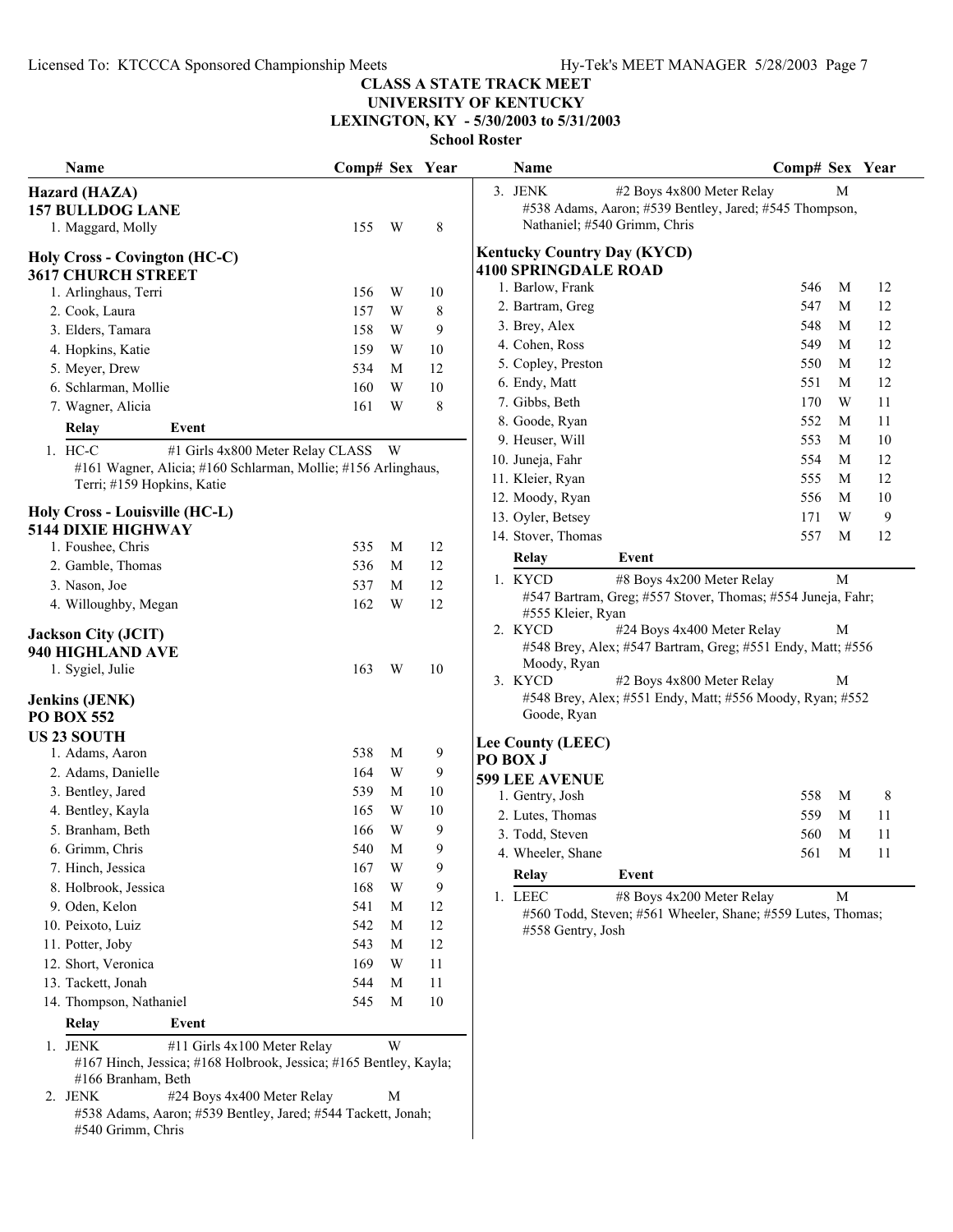**UNIVERSITY OF KENTUCKY LEXINGTON, KY - 5/30/2003 to 5/31/2003**

| Name                                                                                              | Comp# Sex Year |   |        | <b>Name</b>                                                                                                      | Comp# Sex Year |              |    |
|---------------------------------------------------------------------------------------------------|----------------|---|--------|------------------------------------------------------------------------------------------------------------------|----------------|--------------|----|
| <b>Lexington Christian (LXCH)</b>                                                                 |                |   |        | <b>Mayfield (MAYF)</b>                                                                                           |                |              |    |
| PO BOX 23160                                                                                      |                |   |        | <b>700 DOUTHITT STREET</b>                                                                                       |                |              |    |
| <b>450 W. REYNOLDS ROAD</b>                                                                       |                |   |        | 1. Brown, Mitchell                                                                                               | 572            | M            | 12 |
| 1. Bunge, Jenny                                                                                   | 172            | W | 11     | 2. Byrn, Kirsten                                                                                                 | 187            | W            | 8  |
| 2. Childers, Samantha                                                                             | 173            | W | 11     | 3. Champion, Chris                                                                                               | 573            | M            | 12 |
| 3. Greer, Abby                                                                                    | 174            | W | 11     | 4. Conyer, Patrick                                                                                               | 574            | M            | 10 |
| 4. Greer, John                                                                                    | 562            | M | 9      | 5. Crowder, Amy                                                                                                  | 188            | W            | 8  |
| 5. Harkins, Hannah                                                                                | 175            | W | 12     | 6. Delapaz, Victor                                                                                               | 575            | M            | 10 |
| 6. Ifland, Dani                                                                                   | 176            | W | 12     | 7. Farone, Elena                                                                                                 | 189            | W            | 10 |
| 7. Ifland, Kirby                                                                                  | 563            | M | $10\,$ | 8. Gordon, Elizabeth                                                                                             | 190            | W            | 10 |
| 8. Jones, Elisabeth                                                                               | 177            | W | 12     | 9. Gordon, Kate                                                                                                  | 191            | W            | 9  |
| 9. Lally, Andrew                                                                                  | 564            | M | 12     | 10. Hall, Tamika                                                                                                 | 192            | W            | 9  |
| 10. McCorkle, Kevin                                                                               | 565            | M | 10     | 11. Lassiter, Lubie                                                                                              | 576            | M            | 8  |
| 11. Mitchell, Kaelen                                                                              | 566            | M | 9      | 12. McCampbell, Tiffany                                                                                          | 193            | W            | 11 |
| 12. Myers, Lawrence                                                                               | 567            | M | 12     | 13. Powell, Shamicia                                                                                             | 194            | W            | 8  |
| 13. Wright, Evan                                                                                  | 568            | M | 12     | 14. Roberson, Angelicia                                                                                          | 195            | W            | 9  |
| Relay<br>Event                                                                                    |                |   |        | 15. Rust, Blake                                                                                                  | 577            | M            | 9  |
| #23 Girls 4x400 Meter Relay<br>1. LXCH                                                            |                | W |        | 16. Swick, Elena                                                                                                 | 196            | W            | 10 |
| #175 Harkins, Hannah; #173 Childers, Samantha; #174 Greer,                                        |                |   |        | 17. Williams, Aaron                                                                                              | 578            | M            | 8  |
| Abby; #177 Jones, Elisabeth                                                                       |                |   |        | 18. Williams, Chrisdion                                                                                          | 197            | W            | 10 |
| 2. LXCH<br>#24 Boys 4x400 Meter Relay<br>#567 Myers, Lawrence; #565 McCorkle, Kevin; #568 Wright, |                | M |        | 19. Woods, Sametria                                                                                              | 198            | W            | 9  |
| Evan; #564 Lally, Andrew                                                                          |                |   |        | Relay<br>Event                                                                                                   |                |              |    |
| 3. LXCH<br>#2 Boys 4x800 Meter Relay                                                              |                | M |        | 1. MAYF<br>#11 Girls 4x100 Meter Relay                                                                           |                | W            |    |
| #564 Lally, Andrew; #566 Mitchell, Kaelen; #568 Wright, Evan;                                     |                |   |        | #194 Powell, Shamicia; #191 Gordon, Kate; #198 Woods,                                                            |                |              |    |
| #562 Greer, John                                                                                  |                |   |        | Sametria; #197 Williams, Chrisdion                                                                               |                |              |    |
| Louisville Collegiate (LCOL)                                                                      |                |   |        | #7 Girls 4x200 Meter Relay CLASS<br>2. MAYF<br>#189 Farone, Elena; #187 Byrn, Kirsten; #197 Williams, Chrisdion; |                | W            |    |
| PO BOX 4369                                                                                       |                |   |        | #190 Gordon, Elizabeth                                                                                           |                |              |    |
| 2427 GLENMARY AVE                                                                                 |                |   |        | #23 Girls 4x400 Meter Relay<br>3. MAYF                                                                           |                | W            |    |
| 1. Campbell, Colleen                                                                              | 178            | W | 7      | #196 Swick, Elena; #189 Farone, Elena; #187 Byrn, Kirsten; #188                                                  |                |              |    |
| 2. Davis, Ryan                                                                                    | 569            | M | 12     | Crowder, Amy                                                                                                     |                |              |    |
| 3. Gilbert, Haley                                                                                 | 179            | W | 12     | 4. MAYF<br>#2 Boys 4x800 Meter Relay                                                                             |                | М            |    |
| 4. Goldstein, Caroline                                                                            | 180            | W | $\tau$ | #574 Conyer, Patrick; #575 Delapaz, Victor; #572 Brown,                                                          |                |              |    |
| 5. Nugent, Maggie                                                                                 | 181            | W | 11     | Mitchell; #578 Williams, Aaron                                                                                   |                |              |    |
| 6. Pask, Rhiann                                                                                   | 182            | W | $12\,$ | <b>McLEAN County (MCLE)</b>                                                                                      |                |              |    |
| 7. Waterfill, Rachel                                                                              | 183            | W | 12     | 1859 HWY 136E                                                                                                    |                |              |    |
| Event<br>Relay                                                                                    |                |   |        | 1. Hale, Jessica                                                                                                 | 199            | W            | 12 |
| 1. LCOL<br>#1 Girls 4x800 Meter Relay CLASS W                                                     |                |   |        | 2. Wilson, Colby                                                                                                 | 579            | M            | 12 |
| #179 Gilbert, Haley; #181 Nugent, Maggie; #178 Campbell,                                          |                |   |        | <b>Metcalfe County (METC)</b>                                                                                    |                |              |    |
| Colleen; #180 Goldstein, Caroline                                                                 |                |   |        | <b>208 RANDOLPH STREET</b>                                                                                       |                |              |    |
|                                                                                                   |                |   |        | 1. Parsons, Gail                                                                                                 | 580            | M            | 11 |
| Ludlow (LUDL)                                                                                     |                |   |        | 2. Wilson, Trevor                                                                                                | 581            | M            | 11 |
| <b>515 ELM STREET</b>                                                                             |                |   |        |                                                                                                                  |                |              |    |
| 1. Blackburn, Beth                                                                                | 184            | W | 12     | <b>Middlesboro (MIDD)</b>                                                                                        |                |              |    |
| 2. Middleton, Roger                                                                               | 570            | M | 11     | <b>4404 CUMBERLAND AVENUE</b>                                                                                    |                |              |    |
| Lynn Camp (LYNN)                                                                                  |                |   |        | 1. Burrowes, P.J.                                                                                                | 582            | $\mathbf{M}$ | 11 |
| <b>100 N. HIGHWAY 830</b>                                                                         |                |   |        |                                                                                                                  |                |              |    |
| 1. Branham, Tammy                                                                                 | 185            | W | 10     |                                                                                                                  |                |              |    |
| 2. Mitchell, Aaron                                                                                | 571            | M | 12     |                                                                                                                  |                |              |    |
| 3. Smith, Amanda                                                                                  | 186            | W | 10     |                                                                                                                  |                |              |    |
|                                                                                                   |                |   |        |                                                                                                                  |                |              |    |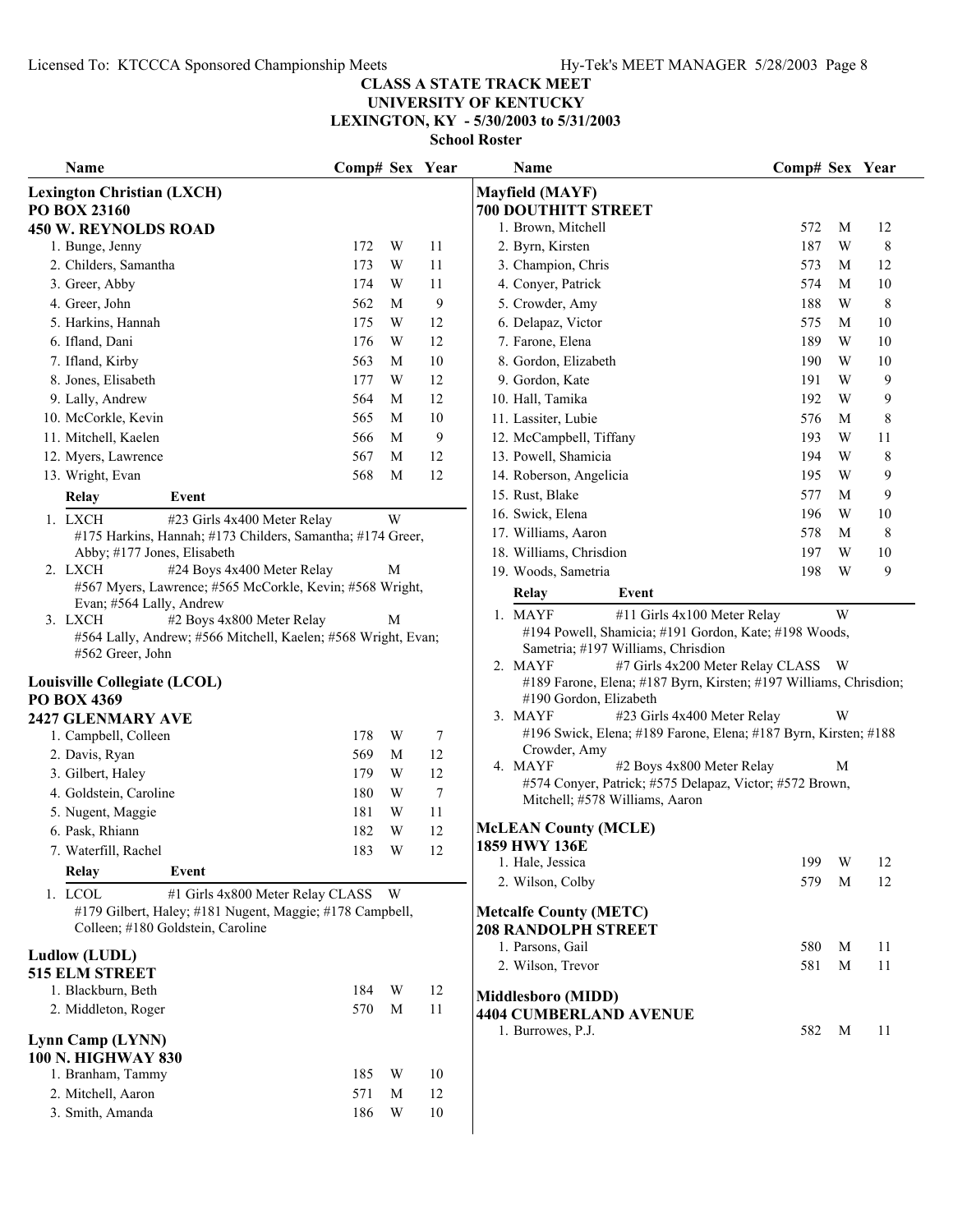## **UNIVERSITY OF KENTUCKY**

**LEXINGTON, KY - 5/30/2003 to 5/31/2003**

| Name                                                                                                              | Comp# Sex Year |   |    | Name                                                                                              | Comp# Sex Year |   |    |
|-------------------------------------------------------------------------------------------------------------------|----------------|---|----|---------------------------------------------------------------------------------------------------|----------------|---|----|
| Model (MODE)                                                                                                      |                |   |    | <b>Murray (MURR)</b>                                                                              |                |   |    |
| <b>541 LANCASTER AVENUE</b>                                                                                       |                |   |    | <b>501 DORAN ROAD</b>                                                                             |                |   |    |
| 1. Buell, Cody                                                                                                    | 583            | M | 10 | 1. Anderson, Logan                                                                                | 588            | M | 10 |
| 2. Carr, Leslie                                                                                                   | 200            | W | 11 | 2. Cunningham, Mallory                                                                            | 216            | W | 9  |
| 3. Higgins, Zach                                                                                                  | 584            | M | 10 | 3. Darnell, Seth                                                                                  | 589            | M | 10 |
| 4. Hogsed, Jamie                                                                                                  | 585            | M | 9  | 4. Duncan, Kate                                                                                   | 217            | W | 9  |
| 5. Lee, Emily                                                                                                     | 201            | W | 10 | 5. Elliott, Danielle                                                                              | 218            | W | 8  |
| 6. Lee, Paul                                                                                                      | 586            | M | 12 | 6. Geib, Tyler                                                                                    | 590            | M | 10 |
| 7. Lunsford, Brittany                                                                                             | 202            | W | 10 | 7. Hudson, Brooks                                                                                 | 591            | М | 9  |
| 8. Neely, Caroline                                                                                                | 203            | W | 9  | 8. Jackson, Adrianna                                                                              | 219            | W | 8  |
| 9. Parker, Laura                                                                                                  | 204            | W | 9  | 9. McDowell, Justin                                                                               | 592            | M | 10 |
| 10. Pratt, Bethany                                                                                                | 205            | W | 9  | 10. Mitchell, Laura                                                                               | 220            | W | 10 |
| 11. Shelton, Rachel                                                                                               | 206            | W | 9  | 11. Ray, Peggy                                                                                    | 221            | W | 9  |
| 12. White, Alysson                                                                                                | 207            | W | 8  | 12. Sexton, Sherrie                                                                               | 222            | W | 12 |
| 13. Whitt, Carma                                                                                                  | 208            | W | 10 | 13. Taylor, Cammie                                                                                | 223            | W | 7  |
| 14. Wilder, Galen                                                                                                 | 587            | M | 9  | 14. Troup, Rashad                                                                                 | 593            | M | 9  |
| 15. Wilder, Maggie                                                                                                | 209            | W | 8  | 15. Troup, Sharde                                                                                 | 224            | W | 11 |
| <b>Relay</b><br>Event                                                                                             |                |   |    | 16. Vincent, Brandi                                                                               | 225            | W | 11 |
| 1. MODE<br>#11 Girls 4x100 Meter Relay                                                                            |                | W |    | 17. Zirbel, Corey                                                                                 | 594            | M | 10 |
| #208 Whitt, Carma; #205 Pratt, Bethany; #203 Neely, Caroline;                                                     |                |   |    | <b>Relay</b><br>Event                                                                             |                |   |    |
| #209 Wilder, Maggie                                                                                               |                |   |    | #11 Girls 4x100 Meter Relay<br>1. MURR                                                            |                | W |    |
| 2. MODE<br>#7 Girls 4x200 Meter Relay CLASS W<br>#208 Whitt, Carma; #205 Pratt, Bethany; #202 Lunsford, Brittany; |                |   |    | #217 Duncan, Kate; #218 Elliott, Danielle; #216 Cunningham,                                       |                |   |    |
| #209 Wilder, Maggie                                                                                               |                |   |    | Mallory; #219 Jackson, Adrianna<br>2. MURR                                                        |                |   |    |
| 3. MODE<br>#23 Girls 4x400 Meter Relay                                                                            |                | W |    | #7 Girls 4x200 Meter Relay CLASS W<br>#217 Duncan, Kate; #218 Elliott, Danielle; #216 Cunningham, |                |   |    |
| #204 Parker, Laura; #203 Neely, Caroline; #202 Lunsford,                                                          |                |   |    | Mallory; #219 Jackson, Adrianna                                                                   |                |   |    |
| Brittany; #205 Pratt, Bethany                                                                                     |                |   |    | 3. MURR<br>#24 Boys 4x400 Meter Relay                                                             |                | М |    |
| #1 Girls 4x800 Meter Relay CLASS W<br>4. MODE                                                                     |                |   |    | #591 Hudson, Brooks; #592 McDowell, Justin; #589 Darnell, Seth;                                   |                |   |    |
| #200 Carr, Leslie; #206 Shelton, Rachel; #201 Lee, Emily; #207<br>White, Alysson                                  |                |   |    | #588 Anderson, Logan                                                                              |                |   |    |
| 5. MODE<br>#2 Boys 4x800 Meter Relay                                                                              |                | M |    |                                                                                                   |                |   |    |
| #587 Wilder, Galen; #586 Lee, Paul; #585 Hogsed, Jamie; #584                                                      |                |   |    |                                                                                                   |                |   |    |
| Higgins, Zach                                                                                                     |                |   |    |                                                                                                   |                |   |    |
| <b>Monticello (MCEL)</b>                                                                                          |                |   |    |                                                                                                   |                |   |    |
| <b>135 CAVE STREET</b>                                                                                            |                |   |    |                                                                                                   |                |   |    |
| 1. Back, Laura                                                                                                    | 210            | W | 11 |                                                                                                   |                |   |    |
| 2. Carrender, Britney                                                                                             | 211 W          |   | 9  |                                                                                                   |                |   |    |
| 3. Carrender, Heather                                                                                             | 212            | W | 11 |                                                                                                   |                |   |    |
| 4. Gehring, Alesha                                                                                                | 213            | W | 9  |                                                                                                   |                |   |    |
| 5. Phillips, Meg                                                                                                  | 214            | W | 11 |                                                                                                   |                |   |    |
| 6. Turner, Audra                                                                                                  | 215            | W | 11 |                                                                                                   |                |   |    |
| Relay<br>Event                                                                                                    |                |   |    |                                                                                                   |                |   |    |
| 1. MCEL<br>#7 Girls 4x200 Meter Relay CLASS W                                                                     |                |   |    |                                                                                                   |                |   |    |
| #214 Phillips, Meg; #215 Turner, Audra; #210 Back, Laura; #213                                                    |                |   |    |                                                                                                   |                |   |    |
| Gehring, Alesha                                                                                                   |                |   |    |                                                                                                   |                |   |    |
| 2. MCEL<br>#23 Girls 4x400 Meter Relay                                                                            |                | W |    |                                                                                                   |                |   |    |
| #213 Gehring, Alesha; #212 Carrender, Heather; #214 Phillips,                                                     |                |   |    |                                                                                                   |                |   |    |
| Meg; #215 Turner, Audra                                                                                           |                |   |    |                                                                                                   |                |   |    |
| 3. MCEL<br>#1 Girls 4x800 Meter Relay CLASS W<br>#213 Gehring, Alesha; #214 Phillips, Meg; #211 Carrender,        |                |   |    |                                                                                                   |                |   |    |
| Britney; #215 Turner, Audra                                                                                       |                |   |    |                                                                                                   |                |   |    |
|                                                                                                                   |                |   |    |                                                                                                   |                |   |    |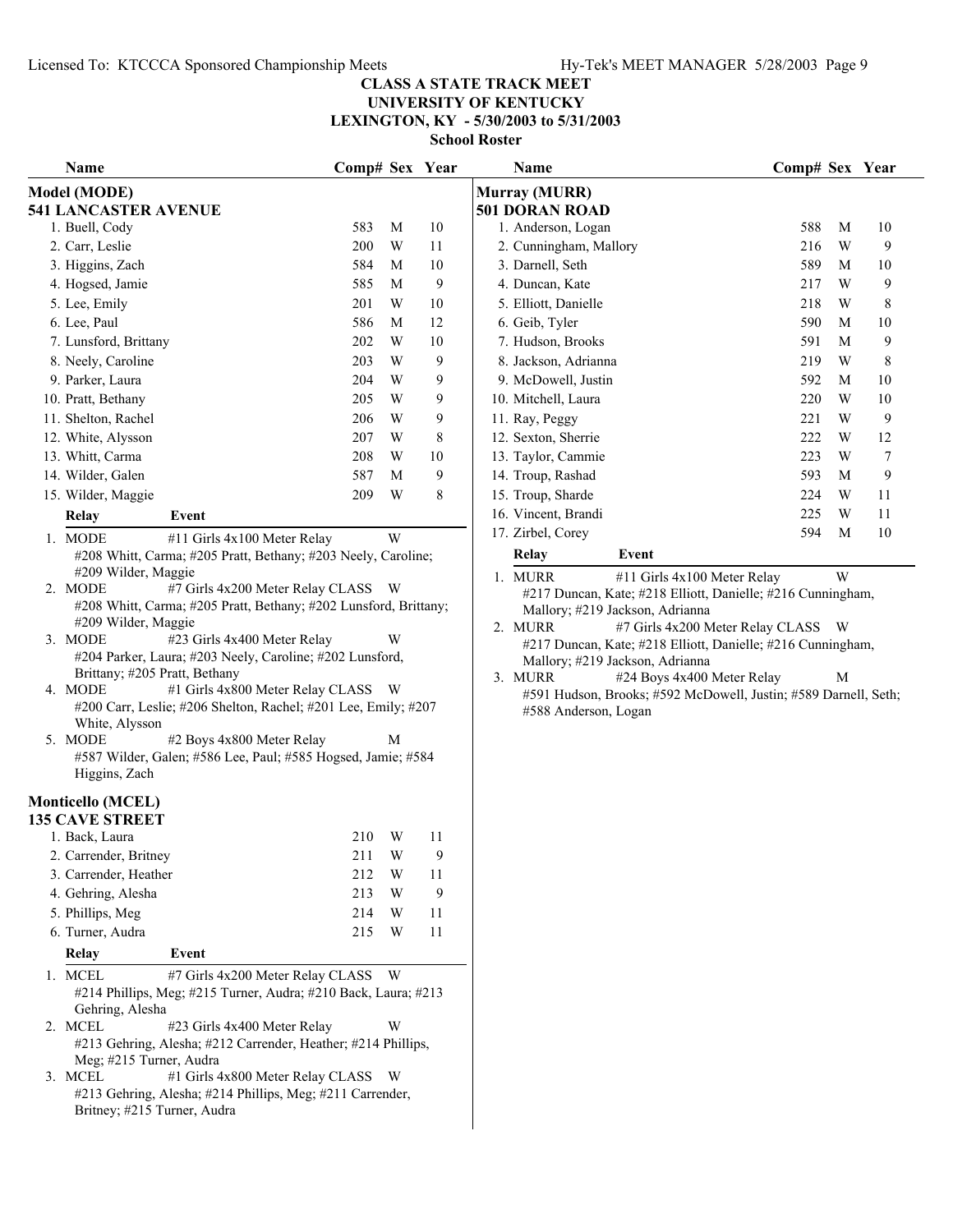## **UNIVERSITY OF KENTUCKY**

**LEXINGTON, KY - 5/30/2003 to 5/31/2003**

|    | Name                                                                                                      | Comp# Sex |   | Year |
|----|-----------------------------------------------------------------------------------------------------------|-----------|---|------|
|    | <b>Newport Central Catholic (NCCA)</b>                                                                    |           |   |      |
|    | <b>13 CAROTHERS ROAD</b>                                                                                  |           |   |      |
|    | 1. Birkenhauer, Rob                                                                                       | 595       | М | 12   |
|    | 2. Buemi, Ben                                                                                             | 596       | М | 10   |
|    | 3. Dawn, Angela                                                                                           | 226       | W | 11   |
|    | 4. Dew, Jason                                                                                             | 597       | М | 12   |
|    | 5. Geiger, Tom                                                                                            | 598       | M | 10   |
|    | 6. Gemmer, Katie                                                                                          | 227       | W | 12   |
|    | 7. Gerner, Laura                                                                                          | 228       | W | 9    |
|    | 8. Grosser, Kyle                                                                                          | 599       | М | 12   |
|    | 9. Heil, Bradley                                                                                          | 600       | М | 11   |
|    | 10. Keene, Kylie                                                                                          | 229       | W | 10   |
|    | 11. Klingenberg, Jessica                                                                                  | 230       | W | 10   |
|    | 12. Kohrs, Katie                                                                                          | 231       | W | 9    |
|    | 13. Litmer, Alex                                                                                          | 232       | W | 10   |
|    | 14. Litmer, Nathan                                                                                        | 601       | М | 11   |
|    | 15. Luttjohann, Lacey                                                                                     | 233       | W | 9    |
|    | 16. Macke, Kyra                                                                                           | 234       | W | 9    |
|    | 17. Manning, Jessica                                                                                      | 235       | W | 12   |
|    | 18. McGraw, Molly                                                                                         | 236       | W | 9    |
|    | 19. Miller, Kevin                                                                                         | 602       | М | 12   |
|    | 20. Rechtin, Elliot                                                                                       | 603       | М | 12   |
|    | 21. Saalfeld, Jeff                                                                                        | 604       | М | 11   |
|    | 22. Schulkers, Peanie                                                                                     | 605       | М | 12   |
|    | 23. Trice, Andrew                                                                                         | 606       | М | 12   |
|    | 24. Voet, Danielle                                                                                        | 237       | W | 12   |
|    | 25. Williams, Timmy                                                                                       | 607       | M | 11   |
|    | 26. Younger, Kami                                                                                         | 238       | W | 10   |
|    | Event<br>Relay                                                                                            |           |   |      |
| 1. | #7 Girls 4x200 Meter Relay CLASS<br><b>NCCA</b>                                                           |           | W |      |
|    | #237 Voet, Danielle; #233 Luttjohann, Lacey; #238 Younger,                                                |           |   |      |
|    | Kami; #235 Manning, Jessica                                                                               |           |   |      |
|    | 2. NCCA<br>#23 Girls 4x400 Meter Relay                                                                    |           | W |      |
|    | #237 Voet, Danielle; #233 Luttjohann, Lacey; #238 Younger,                                                |           |   |      |
| 3. | Kami; #235 Manning, Jessica<br><b>NCCA</b><br>#12 Boys 4x100 Meter Relay                                  |           | М |      |
|    | #604 Saalfeld, Jeff; #605 Schulkers, Peanie; #603 Rechtin, Elliot;                                        |           |   |      |
|    | #607 Williams, Timmy                                                                                      |           |   |      |
|    | #8 Boys 4x200 Meter Relay<br>4. NCCA                                                                      |           | М |      |
|    | #604 Saalfeld, Jeff; #605 Schulkers, Peanie; #603 Rechtin, Elliot;                                        |           |   |      |
|    | #607 Williams, Timmy                                                                                      |           |   |      |
|    | #24 Boys 4x400 Meter Relay<br>5. NCCA<br>#604 Saalfeld, Jeff; #599 Grosser, Kyle; #605 Schulkers, Peanie; |           | М |      |
|    | #603 Rechtin, Elliot                                                                                      |           |   |      |
| 6. | <b>NCCA</b><br>#2 Boys 4x800 Meter Relay                                                                  |           | М |      |
|    | #599 Grosser, Kyle; #601 Litmer, Nathan; #606 Trice, Andrew;                                              |           |   |      |
|    | #600 Heil, Bradley                                                                                        |           |   |      |
|    | <b>Nicholas County (NICH)</b>                                                                             |           |   |      |
|    | <b>103 SCHOOL DRIVE</b>                                                                                   |           |   |      |
|    | 1. Bretz, Ryan                                                                                            | 608       | М | 11   |
|    | 2. Curran, Tyler                                                                                          | 609       | М | 9    |

3. Florance, J.D. 610 M 10

|     |   |                                         | Name                                                                                                                                                                                                                                                                                                                                                       |                                                                                                                                                                                                                                                                                                                                                                                                                                          |                                                                                                          |                                                                                                                                                                                           |
|-----|---|-----------------------------------------|------------------------------------------------------------------------------------------------------------------------------------------------------------------------------------------------------------------------------------------------------------------------------------------------------------------------------------------------------------|------------------------------------------------------------------------------------------------------------------------------------------------------------------------------------------------------------------------------------------------------------------------------------------------------------------------------------------------------------------------------------------------------------------------------------------|----------------------------------------------------------------------------------------------------------|-------------------------------------------------------------------------------------------------------------------------------------------------------------------------------------------|
|     |   |                                         | 4. Hall, Doug                                                                                                                                                                                                                                                                                                                                              | 611                                                                                                                                                                                                                                                                                                                                                                                                                                      | M                                                                                                        | 11                                                                                                                                                                                        |
|     |   |                                         | 5. Hicks, Nathan                                                                                                                                                                                                                                                                                                                                           | 612                                                                                                                                                                                                                                                                                                                                                                                                                                      | M                                                                                                        | 11                                                                                                                                                                                        |
| 595 | M | 12                                      | 6. Hunter, Adam                                                                                                                                                                                                                                                                                                                                            | 613                                                                                                                                                                                                                                                                                                                                                                                                                                      | M                                                                                                        | 12                                                                                                                                                                                        |
| 596 | M | 10                                      | 7. Reid, Sam                                                                                                                                                                                                                                                                                                                                               | 614                                                                                                                                                                                                                                                                                                                                                                                                                                      | M                                                                                                        | 11                                                                                                                                                                                        |
| 226 | W | 11                                      | 8. Warmouth, Jamie                                                                                                                                                                                                                                                                                                                                         | 615                                                                                                                                                                                                                                                                                                                                                                                                                                      | M                                                                                                        | 10                                                                                                                                                                                        |
| 597 | M | 12                                      | Relay<br>Event                                                                                                                                                                                                                                                                                                                                             |                                                                                                                                                                                                                                                                                                                                                                                                                                          |                                                                                                          |                                                                                                                                                                                           |
| 598 | M | 10                                      |                                                                                                                                                                                                                                                                                                                                                            |                                                                                                                                                                                                                                                                                                                                                                                                                                          |                                                                                                          |                                                                                                                                                                                           |
| 227 | W | 12                                      |                                                                                                                                                                                                                                                                                                                                                            |                                                                                                                                                                                                                                                                                                                                                                                                                                          |                                                                                                          |                                                                                                                                                                                           |
| 228 | W | 9                                       | Warmouth, Jamie                                                                                                                                                                                                                                                                                                                                            |                                                                                                                                                                                                                                                                                                                                                                                                                                          |                                                                                                          |                                                                                                                                                                                           |
| 599 | M | 12                                      |                                                                                                                                                                                                                                                                                                                                                            |                                                                                                                                                                                                                                                                                                                                                                                                                                          |                                                                                                          |                                                                                                                                                                                           |
| 600 | M | 11                                      |                                                                                                                                                                                                                                                                                                                                                            |                                                                                                                                                                                                                                                                                                                                                                                                                                          |                                                                                                          |                                                                                                                                                                                           |
| 229 | W | 10                                      |                                                                                                                                                                                                                                                                                                                                                            |                                                                                                                                                                                                                                                                                                                                                                                                                                          |                                                                                                          |                                                                                                                                                                                           |
| 230 | W | 10                                      |                                                                                                                                                                                                                                                                                                                                                            |                                                                                                                                                                                                                                                                                                                                                                                                                                          |                                                                                                          | 11                                                                                                                                                                                        |
| 231 | W | 9                                       |                                                                                                                                                                                                                                                                                                                                                            |                                                                                                                                                                                                                                                                                                                                                                                                                                          |                                                                                                          |                                                                                                                                                                                           |
| 232 | W | 10                                      | <b>Owen County (OWEN)</b>                                                                                                                                                                                                                                                                                                                                  |                                                                                                                                                                                                                                                                                                                                                                                                                                          |                                                                                                          |                                                                                                                                                                                           |
| 601 | М | 11                                      | 2060 HIGHWAY 22 EAST                                                                                                                                                                                                                                                                                                                                       |                                                                                                                                                                                                                                                                                                                                                                                                                                          |                                                                                                          |                                                                                                                                                                                           |
| 233 | W | 9                                       |                                                                                                                                                                                                                                                                                                                                                            | 616                                                                                                                                                                                                                                                                                                                                                                                                                                      | M                                                                                                        | 12                                                                                                                                                                                        |
| 234 | W | 9                                       |                                                                                                                                                                                                                                                                                                                                                            |                                                                                                                                                                                                                                                                                                                                                                                                                                          |                                                                                                          |                                                                                                                                                                                           |
| 235 | W | 12                                      |                                                                                                                                                                                                                                                                                                                                                            |                                                                                                                                                                                                                                                                                                                                                                                                                                          |                                                                                                          |                                                                                                                                                                                           |
| 236 | W | 9                                       |                                                                                                                                                                                                                                                                                                                                                            |                                                                                                                                                                                                                                                                                                                                                                                                                                          |                                                                                                          | 9                                                                                                                                                                                         |
| 602 | M | 12                                      |                                                                                                                                                                                                                                                                                                                                                            |                                                                                                                                                                                                                                                                                                                                                                                                                                          |                                                                                                          | 9                                                                                                                                                                                         |
| 603 | M | 12                                      |                                                                                                                                                                                                                                                                                                                                                            |                                                                                                                                                                                                                                                                                                                                                                                                                                          |                                                                                                          | 10                                                                                                                                                                                        |
| 604 | M | 11                                      |                                                                                                                                                                                                                                                                                                                                                            |                                                                                                                                                                                                                                                                                                                                                                                                                                          |                                                                                                          | 9                                                                                                                                                                                         |
| 605 | M | 12                                      |                                                                                                                                                                                                                                                                                                                                                            |                                                                                                                                                                                                                                                                                                                                                                                                                                          |                                                                                                          | 8                                                                                                                                                                                         |
| 606 | M | 12                                      |                                                                                                                                                                                                                                                                                                                                                            |                                                                                                                                                                                                                                                                                                                                                                                                                                          |                                                                                                          |                                                                                                                                                                                           |
| 237 | W | 12                                      |                                                                                                                                                                                                                                                                                                                                                            |                                                                                                                                                                                                                                                                                                                                                                                                                                          |                                                                                                          |                                                                                                                                                                                           |
| 607 | M | 11                                      |                                                                                                                                                                                                                                                                                                                                                            |                                                                                                                                                                                                                                                                                                                                                                                                                                          |                                                                                                          |                                                                                                                                                                                           |
| 238 | W | 10                                      |                                                                                                                                                                                                                                                                                                                                                            |                                                                                                                                                                                                                                                                                                                                                                                                                                          |                                                                                                          |                                                                                                                                                                                           |
|     |   |                                         |                                                                                                                                                                                                                                                                                                                                                            |                                                                                                                                                                                                                                                                                                                                                                                                                                          |                                                                                                          |                                                                                                                                                                                           |
|     |   |                                         |                                                                                                                                                                                                                                                                                                                                                            |                                                                                                                                                                                                                                                                                                                                                                                                                                          |                                                                                                          |                                                                                                                                                                                           |
|     |   |                                         |                                                                                                                                                                                                                                                                                                                                                            |                                                                                                                                                                                                                                                                                                                                                                                                                                          |                                                                                                          | 11                                                                                                                                                                                        |
|     |   |                                         |                                                                                                                                                                                                                                                                                                                                                            |                                                                                                                                                                                                                                                                                                                                                                                                                                          |                                                                                                          |                                                                                                                                                                                           |
|     | W |                                         |                                                                                                                                                                                                                                                                                                                                                            |                                                                                                                                                                                                                                                                                                                                                                                                                                          |                                                                                                          |                                                                                                                                                                                           |
|     |   |                                         |                                                                                                                                                                                                                                                                                                                                                            |                                                                                                                                                                                                                                                                                                                                                                                                                                          |                                                                                                          |                                                                                                                                                                                           |
|     |   |                                         |                                                                                                                                                                                                                                                                                                                                                            |                                                                                                                                                                                                                                                                                                                                                                                                                                          |                                                                                                          |                                                                                                                                                                                           |
|     |   |                                         |                                                                                                                                                                                                                                                                                                                                                            |                                                                                                                                                                                                                                                                                                                                                                                                                                          |                                                                                                          |                                                                                                                                                                                           |
|     |   |                                         |                                                                                                                                                                                                                                                                                                                                                            |                                                                                                                                                                                                                                                                                                                                                                                                                                          |                                                                                                          |                                                                                                                                                                                           |
|     | M |                                         |                                                                                                                                                                                                                                                                                                                                                            |                                                                                                                                                                                                                                                                                                                                                                                                                                          |                                                                                                          |                                                                                                                                                                                           |
|     |   |                                         |                                                                                                                                                                                                                                                                                                                                                            |                                                                                                                                                                                                                                                                                                                                                                                                                                          |                                                                                                          |                                                                                                                                                                                           |
|     |   |                                         |                                                                                                                                                                                                                                                                                                                                                            |                                                                                                                                                                                                                                                                                                                                                                                                                                          |                                                                                                          |                                                                                                                                                                                           |
|     | M |                                         |                                                                                                                                                                                                                                                                                                                                                            |                                                                                                                                                                                                                                                                                                                                                                                                                                          |                                                                                                          |                                                                                                                                                                                           |
|     |   |                                         |                                                                                                                                                                                                                                                                                                                                                            |                                                                                                                                                                                                                                                                                                                                                                                                                                          |                                                                                                          |                                                                                                                                                                                           |
|     | M |                                         |                                                                                                                                                                                                                                                                                                                                                            |                                                                                                                                                                                                                                                                                                                                                                                                                                          |                                                                                                          |                                                                                                                                                                                           |
|     |   | #7 Girls 4x200 Meter Relay CLASS W<br>M | Comp# Sex Year<br>#237 Voet, Danielle; #233 Luttjohann, Lacey; #238 Younger,<br>#237 Voet, Danielle; #233 Luttjohann, Lacey; #238 Younger,<br>#604 Saalfeld, Jeff; #605 Schulkers, Peanie; #603 Rechtin, Elliot;<br>#604 Saalfeld, Jeff; #605 Schulkers, Peanie; #603 Rechtin, Elliot;<br>#604 Saalfeld, Jeff; #599 Grosser, Kyle; #605 Schulkers, Peanie; | <b>School Roster</b><br>1. NICH<br><b>Oneida Baptist Institute (OBIN)</b><br><b>PO BOX 67</b><br><b>401 MULBERRY STREET</b><br>1. Travis, Megan<br>1. Clark, Adam<br><b>Paintsville (PAIN)</b><br><b>225 SECOND STREET</b><br>1. Bass, Kyle<br>2. Blevins, Matt<br>3. Jones, Steven<br>4. Smyth, Adam<br>5. Walker, Bryan<br>Relay<br>Event<br>1. PAIN<br>Blevins, Matt<br>Paris (PARI)<br><b>308 W. 7TH STREET</b><br>1. Young, Michael | #8 Boys 4x200 Meter Relay<br>239<br>617<br>618<br>619<br>620<br>621<br>#12 Boys 4x100 Meter Relay<br>622 | Comp# Sex Year<br>M<br>#608 Bretz, Ryan; #611 Hall, Doug; #612 Hicks, Nathan; #615<br>W<br>M<br>М<br>М<br>M<br>M<br>M<br>#621 Walker, Bryan; #617 Bass, Kyle; #620 Smyth, Adam; #618<br>M |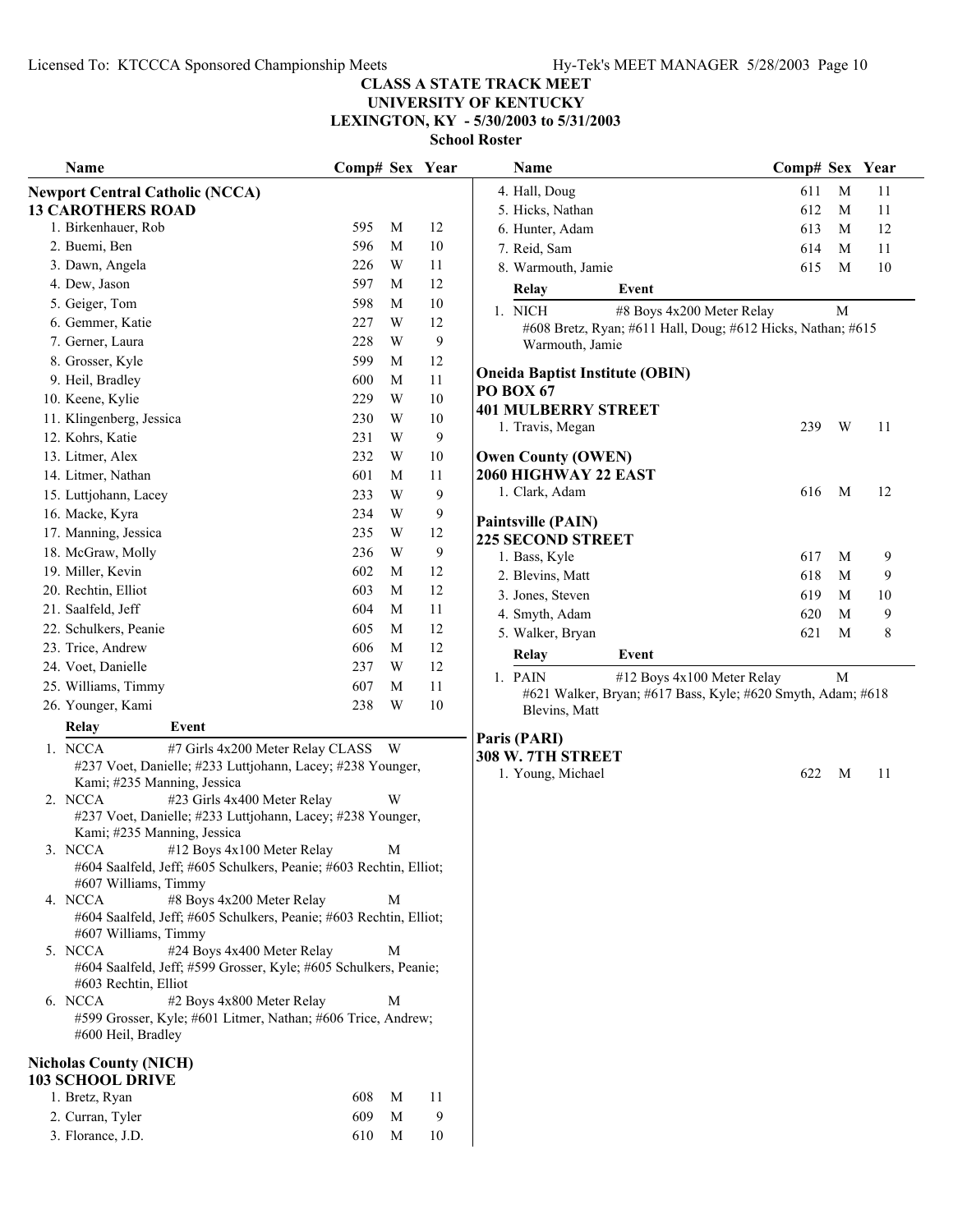# **UNIVERSITY OF KENTUCKY**

**LEXINGTON, KY - 5/30/2003 to 5/31/2003**

| Name                                                                                                 | Comp# Sex Year |             |           | Name                                                                                                 | Comp# Sex Year |   |    |
|------------------------------------------------------------------------------------------------------|----------------|-------------|-----------|------------------------------------------------------------------------------------------------------|----------------|---|----|
| <b>Pikeville (PIKE)</b>                                                                              |                |             |           | <b>Pineville (PINE)</b>                                                                              |                |   |    |
| <b>120 CHAMPIONSHIP DRIVE</b>                                                                        |                |             |           | <b>401 W. VIRGINIA AVENUE</b>                                                                        |                |   |    |
| 1. Beeler, Ben                                                                                       | 623            | M           | 12        | 1. Woolum, Meaghan                                                                                   | 250            | W | 11 |
| 2. Blackburn, Luke                                                                                   | 624            | M           | 12        | <b>Providence (PROV)</b>                                                                             |                |   |    |
| 3. Cecil, Drew                                                                                       | 625            | M           | 12        | 302 W. MAIN STREET                                                                                   |                |   |    |
| 4. Cline, Alyissa                                                                                    | 240            | W           | 9         | 1. Scheer, Carl                                                                                      | 638            | M | 11 |
| 5. Combs, Elizabeth                                                                                  | 241            | W           | 11        |                                                                                                      |                |   |    |
| 6. Davis, Christina                                                                                  | 242            | W           | 12        | <b>Raceland (RACE)</b>                                                                               |                |   |    |
| 7. Demarest, Adrienne                                                                                | 243            | W           | 10        | 500 RAMS BLVD                                                                                        |                |   |    |
| 8. Deskins, Amanda                                                                                   | 244            | W           | 11        | 1. Adkins, Josh                                                                                      | 639            | M | 11 |
| 9. Dye, Sarah Beth                                                                                   | 245            | W           | 11        | 2. Boyd, Cam                                                                                         | 640            | M | 12 |
| 10. Francisco, Anne Sydney                                                                           | 246            | W           | $10\,$    | 3. Boyd, Matt                                                                                        | 641            | M | 12 |
| 11. Frasure, Jarrod                                                                                  | 626            | M           | 12        | 4. Frisby, Anthony                                                                                   | 642            | M | 11 |
| 12. Joyce, Bailey                                                                                    | 247            | W           | 9         | 5. Grizzle, Kelsey                                                                                   | 251            | W | 12 |
| 13. Lockhart, Will                                                                                   | 627            | M           | 9         | 6. Helms, Nikki                                                                                      | 252            | W | 11 |
| 14. Lowndes, Curt                                                                                    | 628            | M           | 12        | 7. Holstein, Tyler                                                                                   | 643            | M | 12 |
| 15. Nadar, Menaka                                                                                    | 248            | W           | 12        | 8. Kershner, Kevin                                                                                   | 644            | M | 11 |
| 16. Pafunda, Max                                                                                     | 629            | M           | $\,$ $\,$ | 9. Murphy, Shawn                                                                                     | 645            | M | 12 |
| 17. Rasnick, Matthew                                                                                 | 630            | M           | 12        | 10. Neace, Anthony                                                                                   | 646            | M | 12 |
| 18. Rogers, Halie                                                                                    | 249            | W           | $10\,$    | 11. Sammons, Josh                                                                                    | 647            | M | 11 |
| 19. Shetty, Abhi                                                                                     | 631            | M           | 12        | 12. Sammons, Tyler                                                                                   | 648            | M | 12 |
| 20. Shocky, Tyler                                                                                    | 632            | M           | 11        | 13. Shope, Josh                                                                                      | 649            | M | 12 |
| 21. Stanley, Adam                                                                                    | 633            | M           | 12        | Relay<br>Event                                                                                       |                |   |    |
| 22. Sullivan, Paul                                                                                   | 634            | M           | 12        | 1. RACE<br>#24 Boys 4x400 Meter Relay                                                                |                | M |    |
| 23. Sword, Derek                                                                                     | 635            | M           | 11        | #642 Frisby, Anthony; #649 Shope, Josh; #641 Boyd, Matt; #639                                        |                |   |    |
| 24. Sykes, Matthew                                                                                   | 636            | M           | 12        | Adkins, Josh                                                                                         |                |   |    |
| 25. Tackett, Michael                                                                                 | 637            | M           | $10\,$    | #2 Boys 4x800 Meter Relay<br>2. RACE<br>#643 Holstein, Tyler; #649 Shope, Josh; #648 Sammons, Tyler; |                | M |    |
| Relay<br>Event                                                                                       |                |             |           | #640 Boyd, Cam                                                                                       |                |   |    |
| 1. PIKE<br>#11 Girls 4x100 Meter Relay                                                               |                | W           |           |                                                                                                      |                |   |    |
| #248 Nadar, Menaka; #244 Deskins, Amanda; #249 Rogers, Halie;                                        |                |             |           | <b>Rose Hill Christian (ROSE)</b>                                                                    |                |   |    |
| #246 Francisco, Anne Sydney                                                                          |                |             |           | 1001 WINSLOW ROAD                                                                                    |                |   |    |
| 2. PIKE<br>#7 Girls 4x200 Meter Relay CLASS W                                                        |                |             |           | 1. Barker, Alex                                                                                      | 650            | M | 8  |
| #248 Nadar, Menaka; #244 Deskins, Amanda; #249 Rogers, Halie;                                        |                |             |           | 2. Riddle, Matt                                                                                      | 651            | M | 10 |
| #241 Combs, Elizabeth<br>3. PIKE<br>#23 Girls 4x400 Meter Relay                                      |                | W           |           | 3. Watts, Daniel                                                                                     | 652            | M | 10 |
| #241 Combs, Elizabeth; #243 Demarest, Adrienne; #249 Rogers,                                         |                |             |           |                                                                                                      |                |   |    |
| Halie; #245 Dye, Sarah Beth                                                                          |                |             |           |                                                                                                      |                |   |    |
| 4. PIKE<br>#1 Girls 4x800 Meter Relay CLASS W                                                        |                |             |           |                                                                                                      |                |   |    |
| #241 Combs, Elizabeth; #249 Rogers, Halie; #243 Demarest,                                            |                |             |           |                                                                                                      |                |   |    |
| Adrienne; #245 Dye, Sarah Beth                                                                       |                |             |           |                                                                                                      |                |   |    |
| #12 Boys 4x100 Meter Relay<br>5. PIKE                                                                |                | M           |           |                                                                                                      |                |   |    |
| #635 Sword, Derek; #626 Frasure, Jarrod; #634 Sullivan, Paul;                                        |                |             |           |                                                                                                      |                |   |    |
| #624 Blackburn, Luke<br>6. PIKE<br>#8 Boys 4x200 Meter Relay                                         |                | M           |           |                                                                                                      |                |   |    |
| #629 Pafunda, Max; #624 Blackburn, Luke; #634 Sullivan, Paul;                                        |                |             |           |                                                                                                      |                |   |    |
| #635 Sword, Derek                                                                                    |                |             |           |                                                                                                      |                |   |    |
| 7. PIKE<br>#24 Boys 4x400 Meter Relay                                                                |                | $\mathbf M$ |           |                                                                                                      |                |   |    |
| #623 Beeler, Ben; #624 Blackburn, Luke; #636 Sykes, Matthew;                                         |                |             |           |                                                                                                      |                |   |    |
| #628 Lowndes, Curt                                                                                   |                |             |           |                                                                                                      |                |   |    |
| #2 Boys 4x800 Meter Relay<br>8. PIKE<br>#623 Beeler, Ben; #630 Rasnick, Matthew; #633 Stanley, Adam; |                | M           |           |                                                                                                      |                |   |    |
| #636 Sykes, Matthew                                                                                  |                |             |           |                                                                                                      |                |   |    |
|                                                                                                      |                |             |           |                                                                                                      |                |   |    |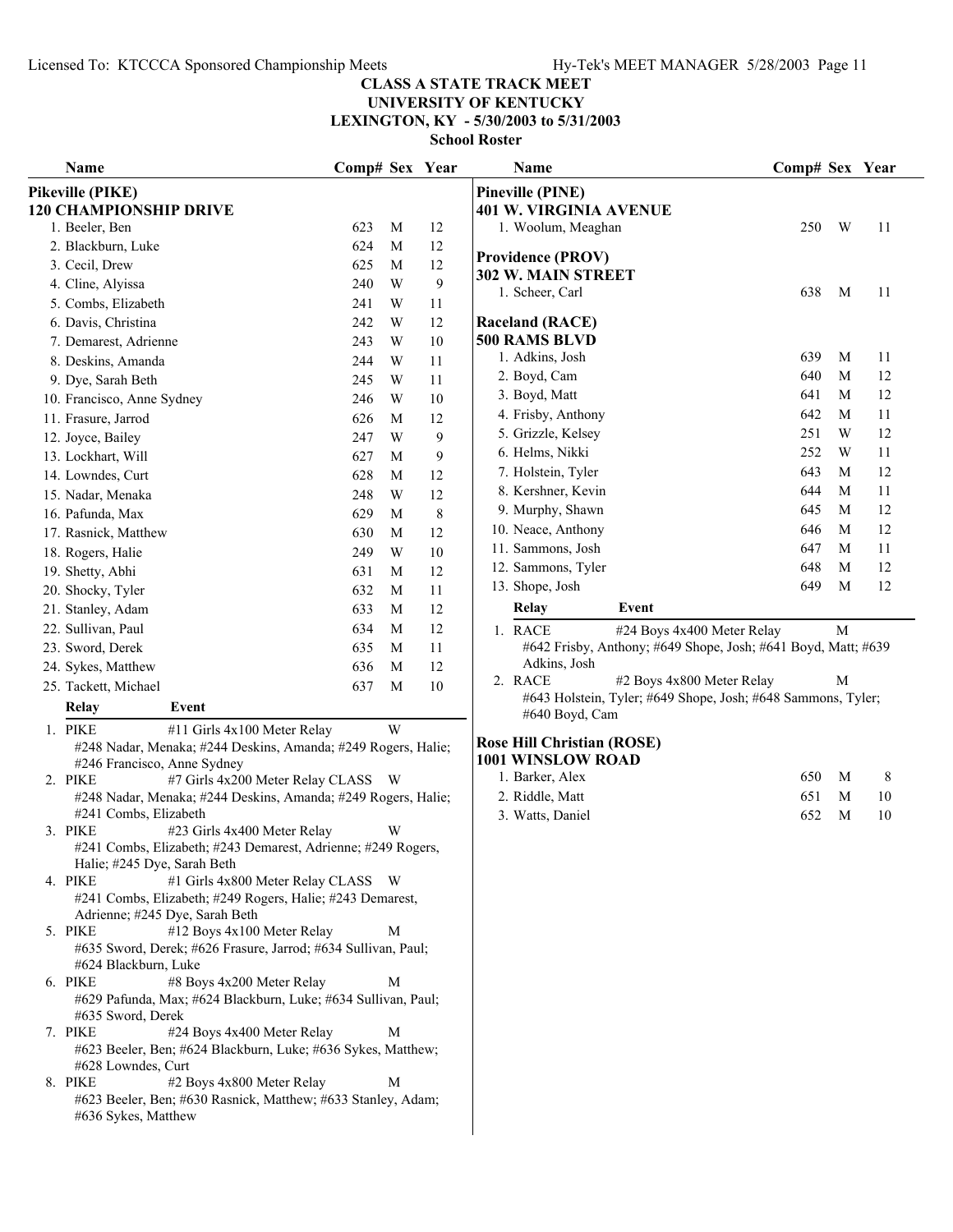**UNIVERSITY OF KENTUCKY**

**LEXINGTON, KY - 5/30/2003 to 5/31/2003**

| Name                                                                                                                                                                                                                                                | Comp# Sex Year |                         |           | Name           | Comp# Sex Year |
|-----------------------------------------------------------------------------------------------------------------------------------------------------------------------------------------------------------------------------------------------------|----------------|-------------------------|-----------|----------------|----------------|
| <b>Russellville (RVIL)</b>                                                                                                                                                                                                                          |                |                         |           | 1. Wells, Bill | 664<br>M<br>12 |
| 1101 W. 9TH STREET                                                                                                                                                                                                                                  |                |                         |           |                |                |
| 1. Chambers, Anne                                                                                                                                                                                                                                   | 253            | W                       | $\,8\,$   |                |                |
| 2. Dandridge, Antoinette                                                                                                                                                                                                                            | 254            | W                       | 10        |                |                |
| 3. Dandridge, Shanay                                                                                                                                                                                                                                | 255            | W                       | 9         |                |                |
| 4. Dorman, Willie                                                                                                                                                                                                                                   | 653            | M                       | 12        |                |                |
| 5. Elam, Chloe                                                                                                                                                                                                                                      | 256            | W                       | $\,$ $\,$ |                |                |
| 6. Gordon, Travels                                                                                                                                                                                                                                  | 654            | M                       | 11        |                |                |
| 7. Jones, Loreal                                                                                                                                                                                                                                    | 257            | W                       | 10        |                |                |
| 8. Posey, Quinsha                                                                                                                                                                                                                                   | 258            | W                       | 8         |                |                |
| 9. Sydnor, Von                                                                                                                                                                                                                                      | 259            | W                       | 11        |                |                |
| Event<br>Relay                                                                                                                                                                                                                                      |                |                         |           |                |                |
| 1. RVIL<br>#11 Girls 4x100 Meter Relay                                                                                                                                                                                                              |                | $\ensuremath{\text{W}}$ |           |                |                |
| #254 Dandridge, Antoinette; #255 Dandridge, Shanay; #259<br>Sydnor, Von; #256 Elam, Chloe                                                                                                                                                           |                |                         |           |                |                |
| #7 Girls 4x200 Meter Relay CLASS W<br>2. RVIL                                                                                                                                                                                                       |                |                         |           |                |                |
| #254 Dandridge, Antoinette; #255 Dandridge, Shanay; #259<br>Sydnor, Von; #256 Elam, Chloe                                                                                                                                                           |                |                         |           |                |                |
| 3. RVIL<br>#23 Girls 4x400 Meter Relay                                                                                                                                                                                                              |                | W                       |           |                |                |
| #254 Dandridge, Antoinette; #255 Dandridge, Shanay; #259<br>Sydnor, Von; #256 Elam, Chloe                                                                                                                                                           |                |                         |           |                |                |
| Sayre (SAYR)<br>194 N. LIMESTONE STREET                                                                                                                                                                                                             |                |                         |           |                |                |
| 1. Bebensee, Gina                                                                                                                                                                                                                                   | 260            | W                       | 11        |                |                |
| 2. Graves, Mill                                                                                                                                                                                                                                     | 655            | M                       | 12        |                |                |
| <b>Somerset (SOME)</b><br><b>COLLEGE STREET</b>                                                                                                                                                                                                     |                |                         |           |                |                |
| 1. Cole, Sarah                                                                                                                                                                                                                                      | 261            | W                       | 11        |                |                |
| 2. Cowan, Caiti                                                                                                                                                                                                                                     | 262            | W                       | 8         |                |                |
| 3. Jamison, Ryan                                                                                                                                                                                                                                    | 656            | M                       | 10        |                |                |
| 4. Newell, Scotty                                                                                                                                                                                                                                   | 657            | M                       | 9         |                |                |
| 5. Norman, Ray                                                                                                                                                                                                                                      | 658            | M                       | 9         |                |                |
| 6. Partin, Chris                                                                                                                                                                                                                                    | 659            | M                       | 10        |                |                |
| 7. Schatjajew, Oleg                                                                                                                                                                                                                                 | 660            | M                       | 11        |                |                |
| 8. Tucker, Neal                                                                                                                                                                                                                                     | 661            | M                       | 11        |                |                |
| 9. Wilson, Eric                                                                                                                                                                                                                                     | 662            | M                       | 9         |                |                |
| <b>Relay</b><br>Event                                                                                                                                                                                                                               |                |                         |           |                |                |
| #12 Boys 4x100 Meter Relay<br>1. SOME<br>#657 Newell, Scotty; #656 Jamison, Ryan; #658 Norman, Ray;<br>#661 Tucker, Neal<br>#8 Boys 4x200 Meter Relay<br>2. SOME<br>#657 Newell, Scotty; #656 Jamison, Ryan; #658 Norman, Ray;<br>#661 Tucker, Neal |                | $\mathbf M$<br>M        |           |                |                |
| South Floyd (SFLO)<br><b>PO BOX 299</b>                                                                                                                                                                                                             |                |                         |           |                |                |
| <b>MT. RAIDER DIRVE</b>                                                                                                                                                                                                                             |                |                         |           |                |                |
| 1. Skeans, Stephanie                                                                                                                                                                                                                                | 263            | W                       | 12        |                |                |
| 2. Tackett, Adam                                                                                                                                                                                                                                    | 663            | M                       | 11        |                |                |
| <b>St. Francis (STF)</b><br>233 W. BROADWAY STREET                                                                                                                                                                                                  |                |                         |           |                |                |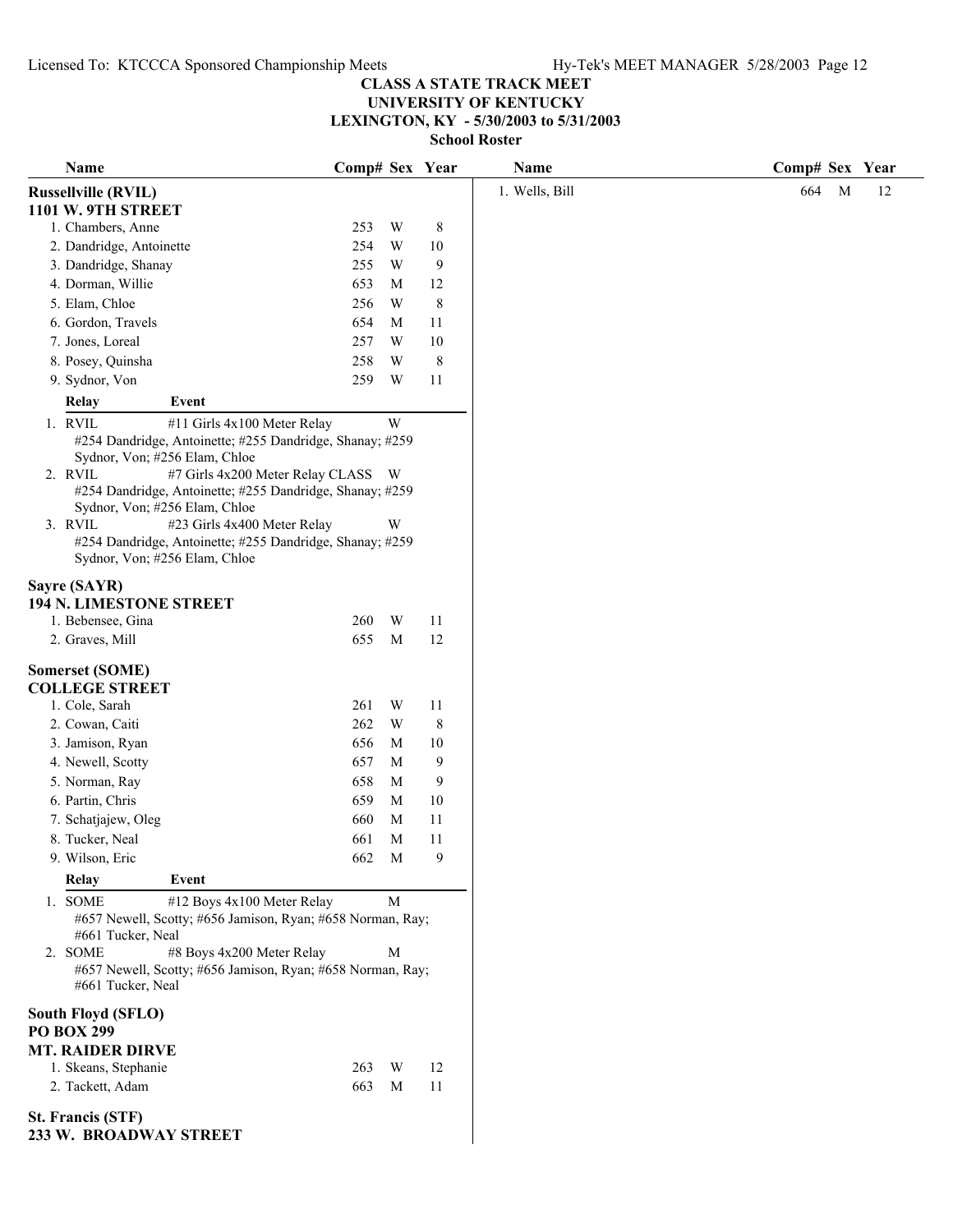## **UNIVERSITY OF KENTUCKY LEXINGTON, KY - 5/30/2003 to 5/31/2003**

**School Roster**

| Name                                                                                                                             | Comp# Sex Year |                         |        | Name                                                          | Comp# Sex Year     |    |
|----------------------------------------------------------------------------------------------------------------------------------|----------------|-------------------------|--------|---------------------------------------------------------------|--------------------|----|
| St. Henry (STH)                                                                                                                  |                |                         |        | #2 Boys 4x800 Meter Relay<br>7. STH                           | M                  |    |
| <b>3755 SCHEBEN DRIVE</b>                                                                                                        |                |                         |        | #672 Danks, Chris; #673 Fette, Pat; #677 Robinson, Greg; #675 |                    |    |
| 1. Alcorn, Robby                                                                                                                 | 665            | M                       | 12     | Kennedy, Brady                                                |                    |    |
| 2. Allmon, Alex                                                                                                                  | 666            | $\mathbf M$             | 9      | St. Mary (STM)                                                |                    |    |
| 3. Armstrong, Lydia                                                                                                              | 264            | $\ensuremath{\text{W}}$ | 10     | <b>1243 ELMDALE ROAD</b>                                      |                    |    |
| 4. Beck, Annie                                                                                                                   | 265            | $\ensuremath{\text{W}}$ | 11     | 1. Child, Cory                                                | 679<br>M           | 12 |
| 5. Bieger, Reggie                                                                                                                | 667            | M                       | 9      | 2. Schipp, Alicia                                             | W<br>282           | 12 |
| 6. Bird, Erin                                                                                                                    | 266            | $\ensuremath{\text{W}}$ | 12     | 3. Watson, Jackie                                             | 283<br>W           | 11 |
| 7. Bird, Kasey                                                                                                                   | 267            | W                       | 11     |                                                               |                    |    |
| 8. Blackthorn, Michael                                                                                                           | 668            | M                       | 12     | <b>Todd County Central (TOCC)</b>                             |                    |    |
| 9. Boh, Stephanie                                                                                                                | 268            | W                       | 12     | <b>806 SOUTH MAIN STREET</b>                                  | 680<br>M           |    |
| 10. Braun, Danny                                                                                                                 | 669            | M                       | 12     | 1. Andrews, Michael                                           | 681<br>$\mathbf M$ | 12 |
| 11. Brown, Ryan                                                                                                                  | 670            | M                       | 12     | 2. Boyd, Josh                                                 |                    | 12 |
| 12. Cox, Tommy                                                                                                                   | 671            | M                       | 9      | 3. Ross, Clint                                                | 682<br>M           | 12 |
| 13. Danks, Chris                                                                                                                 | 672            | M                       | 12     | 4. Ross, Lucas                                                | 683<br>M           | 9  |
| 14. Davis, Lindsay                                                                                                               | 269            | $\ensuremath{\text{W}}$ | $10\,$ | 5. Smith, Jason                                               | 684<br>M           | 12 |
| 15. Dooley, Megan                                                                                                                | 270            | $\ensuremath{\text{W}}$ | 9      | 6. Walton, Ryan                                               | 685<br>M           | 11 |
| 16. Fette, Pat                                                                                                                   | 673            | M                       | 11     | Event<br>Relay                                                |                    |    |
| 17. Forbes, Jenny                                                                                                                | 271            | W                       | 12     | 1. TOCC<br>#12 Boys 4x100 Meter Relay                         | M                  |    |
| 18. Hentz, Courtney                                                                                                              | 272            | W                       | 9      | #682 Ross, Clint; #680 Andrews, Michael; #685 Walton, Ryan;   |                    |    |
| 19. Janowiecki, Greg                                                                                                             | 674            | M                       | 12     | #684 Smith, Jason                                             |                    |    |
| 20. Kennedy, Amanda                                                                                                              | 273            | W                       | $10\,$ |                                                               |                    |    |
| 21. Kennedy, Brady                                                                                                               | 675            | M                       | 12     |                                                               |                    |    |
| 22. Lageman, Rachel                                                                                                              | 274            | $\ensuremath{\text{W}}$ | 11     |                                                               |                    |    |
| 23. Lenhof, Lindsay                                                                                                              | 275            | $\ensuremath{\text{W}}$ | 11     |                                                               |                    |    |
| 24. Navaro, Nate                                                                                                                 | 676            | M                       | 11     |                                                               |                    |    |
| 25. Robinson, Greg                                                                                                               | 677            | $\mathbf M$             | 10     |                                                               |                    |    |
| 26. Roth, Jessie                                                                                                                 | 276            | $\ensuremath{\text{W}}$ | 10     |                                                               |                    |    |
| 27. Seimer, Jenna                                                                                                                | 277            | W                       | 9      |                                                               |                    |    |
| 28. Shanks, Valerie                                                                                                              | 278            | W                       | 12     |                                                               |                    |    |
| 29. Soper, David                                                                                                                 | 678            | M                       | 9      |                                                               |                    |    |
| 30. Spare, Stephanie                                                                                                             | 279            | W                       | 10     |                                                               |                    |    |
| 31. Tabeling, Stephanie                                                                                                          | 280            | W                       | 12     |                                                               |                    |    |
| 32. Teipel, Stacie                                                                                                               | 281            | $\ensuremath{\text{W}}$ | 9      |                                                               |                    |    |
| <b>Relay</b><br>Event                                                                                                            |                |                         |        |                                                               |                    |    |
|                                                                                                                                  |                |                         |        |                                                               |                    |    |
| 1. STH<br>#11 Girls 4x100 Meter Relay<br>#265 Beck, Annie; #266 Bird, Erin; #279 Spare, Stephanie; #275                          |                | W                       |        |                                                               |                    |    |
| Lenhof, Lindsay<br>2. STH<br>#7 Girls 4x200 Meter Relay CLASS W                                                                  |                |                         |        |                                                               |                    |    |
| #265 Beck, Annie; #270 Dooley, Megan; #279 Spare, Stephanie;                                                                     |                |                         |        |                                                               |                    |    |
| #267 Bird, Kasey                                                                                                                 |                |                         |        |                                                               |                    |    |
| #23 Girls 4x400 Meter Relay<br>3. STH                                                                                            |                | W                       |        |                                                               |                    |    |
| #267 Bird, Kasey; #266 Bird, Erin; #265 Beck, Annie; #270<br>Dooley, Megan                                                       |                |                         |        |                                                               |                    |    |
| 4. STH<br>#1 Girls 4x800 Meter Relay CLASS W<br>#268 Boh, Stephanie; #265 Beck, Annie; #277 Seimer, Jenna; #271<br>Forbes, Jenny |                |                         |        |                                                               |                    |    |
| 5. STH<br>#12 Boys 4x100 Meter Relay<br>#665 Alcorn, Robby; #676 Navaro, Nate; #674 Janowiecki, Greg;                            |                | M                       |        |                                                               |                    |    |
| #670 Brown, Ryan<br>#24 Boys 4x400 Meter Relay<br>6. STH<br>#676 Navaro, Nate; #673 Fette, Pat; #678 Soper, David; #671 Cox,     |                | M                       |        |                                                               |                    |    |
| Tommy                                                                                                                            |                |                         |        |                                                               |                    |    |

| ташс                               |                                                                                            | $\mathbf{C}$ UMP $\pi$ DVA |   | 1 vai |  |
|------------------------------------|--------------------------------------------------------------------------------------------|----------------------------|---|-------|--|
| <b>STH</b><br>7.<br>Kennedy, Brady | #2 Boys 4x800 Meter Relay<br>#672 Danks, Chris; #673 Fette, Pat; #677 Robinson, Greg; #675 |                            | М |       |  |
| St. Mary (STM)                     |                                                                                            |                            |   |       |  |
| <b>1243 ELMDALE ROAD</b>           |                                                                                            |                            |   |       |  |
| 1. Child, Cory                     |                                                                                            | 679                        | M | 12    |  |
| 2. Schipp, Alicia                  |                                                                                            | 282                        | W | 12    |  |
| 3. Watson, Jackie                  |                                                                                            | 283                        | W | 11    |  |
| <b>Todd County Central (TOCC)</b>  |                                                                                            |                            |   |       |  |
| <b>806 SOUTH MAIN STREET</b>       |                                                                                            |                            |   |       |  |
| 1. Andrews, Michael                |                                                                                            | 680                        | M | 12    |  |
| 2. Boyd, Josh                      |                                                                                            | 681                        | M | 12    |  |
| 3. Ross, Clint                     |                                                                                            | 682                        | M | 12    |  |
| 4. Ross, Lucas                     |                                                                                            | 683                        | M | 9     |  |
| 5. Smith, Jason                    |                                                                                            | 684                        | M | 12    |  |
| 6. Walton, Ryan                    |                                                                                            | 685                        | M | 11    |  |
| Relay                              | Event                                                                                      |                            |   |       |  |
| <b>TOCC</b><br>1.                  | #12 Boys 4x100 Meter Relay<br>#682 Ross, Clint: #680 Andrews, Michael: #685 Walton, Rvan:  |                            | M |       |  |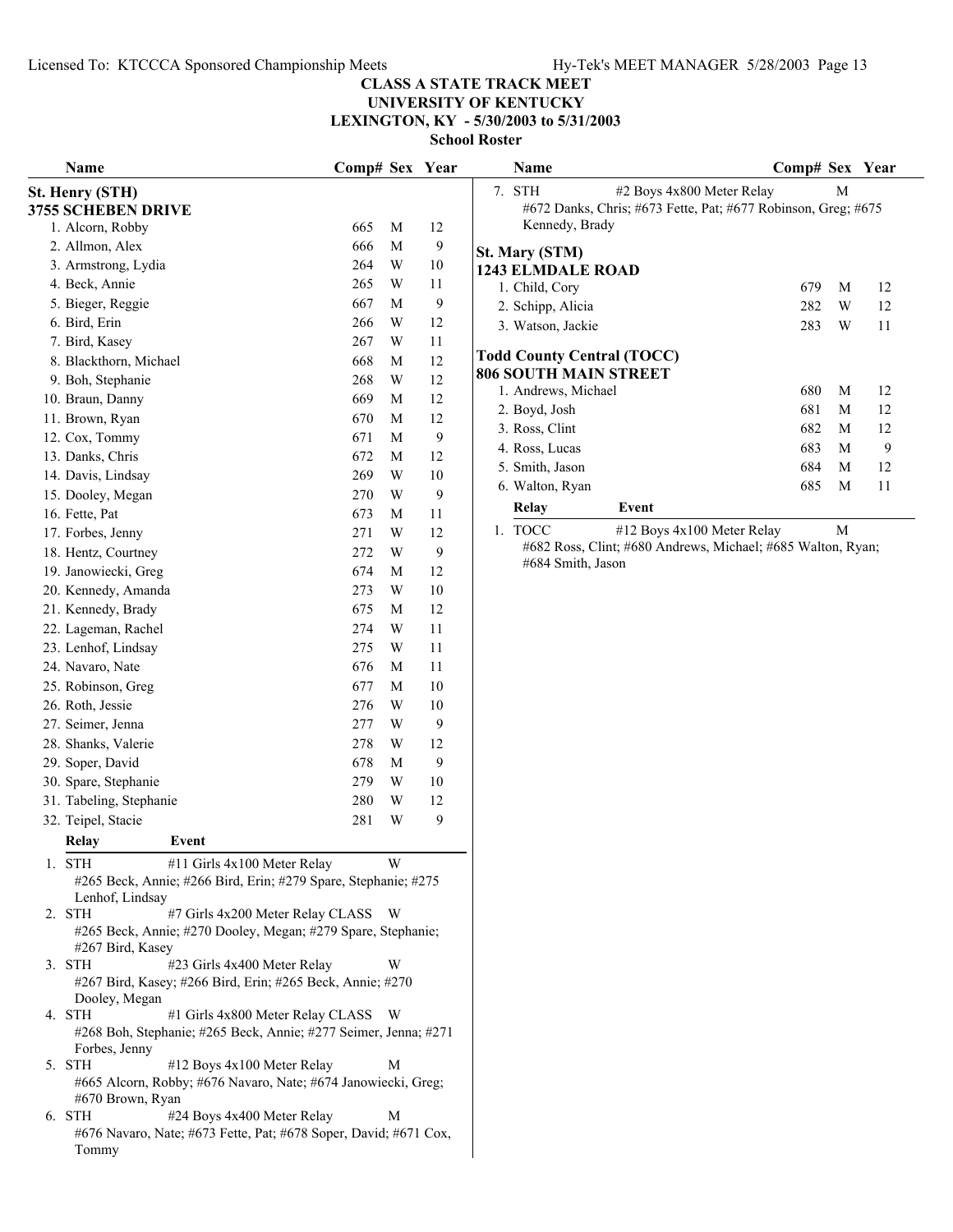## **UNIVERSITY OF KENTUCKY LEXINGTON, KY - 5/30/2003 to 5/31/2003**

| Name                                                             | Comp# Sex Year |   |                  | <b>Name</b>                                                                                                  | Comp# Sex Year |                |    |
|------------------------------------------------------------------|----------------|---|------------------|--------------------------------------------------------------------------------------------------------------|----------------|----------------|----|
| <b>Trigg County (TRIG)</b>                                       |                |   |                  | <b>Relay</b><br>Event                                                                                        |                |                |    |
| <b>203 MAIN STREET</b>                                           |                |   |                  | 1. VILL<br>#12 Boys 4x100 Meter Relay                                                                        |                | M              |    |
| 1. Acree, Dennis                                                 | 686            | M | 10               | #702 Klare, Joey; #707 Weber, Mike; #698 Bockelman, Zack; #700                                               |                |                |    |
| 2. Acree, Greg                                                   | 687            | M | 9                | Gibson, Mike                                                                                                 |                |                |    |
| 3. Buford, Megan                                                 | 284            | W | 9                | 2. VILL<br>#2 Boys 4x800 Meter Relay                                                                         |                | М              |    |
| 4. Cavanaugh, Dangelo                                            | 688            | M | 11               | #699 Curran, Andrew; #706 Stephenson, Farley; #701 Keegan,                                                   |                |                |    |
| 5. Diggs, Trey                                                   | 689            | M | 10               | Bryan; #704 Quast, Chris                                                                                     |                |                |    |
| 6. Jones, Eric                                                   | 690            | M | 12               | <b>Walton-Verona (WALT)</b>                                                                                  |                |                |    |
| 7. Jones, Jeremy                                                 | 691            | M | 9                | <b>30 SCHOOL ROAD</b>                                                                                        |                |                |    |
| 8. Kennedy, Kewanis                                              | 692            | M | $10\,$           | 1. O'Reilly, Will                                                                                            | 708            | M              | 11 |
| 9. Martin, Jennifer                                              | 285            | W | 11               |                                                                                                              |                |                |    |
| 10. Mayes, Lanika                                                | 286            | W | $\boldsymbol{9}$ | Williamsburg (WBUR)                                                                                          |                |                |    |
| 11. McGee, Mandee                                                | 287            | W | 12               | <b>1000 MAIN STREET</b><br>1. Barton, Danni                                                                  | 293            | W              | 9  |
| 12. Meyer, Mason                                                 | 693            | M | 10               | 2. Jones, Seth                                                                                               | 709            | M              | 12 |
| 13. Russell, Frank                                               | 694            | M | 10               | 3. Key, Caleb                                                                                                | 710            | M              | 12 |
| 14. Simmons, Amanda                                              | 288            | W | $\boldsymbol{9}$ | 4. White, Erin                                                                                               | 294            | W              | 9  |
| 15. Story, Spencer                                               | 695            | M | 12               |                                                                                                              |                |                |    |
| 16. Torian, Rizpah                                               | 289            | W | 12               | <b>Wolfe County (WOLF)</b>                                                                                   |                |                |    |
| 17. Wadlington, Steve                                            | 696            | M | $10\,$           | <b>PO BOX 790</b>                                                                                            |                |                |    |
| 18. Wallace, Heather                                             | 290            | W | 12               | <b>JOHNSON STREET</b>                                                                                        |                |                |    |
| 19. Walters, Molly                                               | 291            | W | 9                | 1. Dunn, Dexter                                                                                              | 711            | M              | 10 |
| 20. Wilson, Jerika                                               | 292            | W | $10\,$           | 2. Etienne, Jessica                                                                                          | 295            | W              | 8  |
| 21. Woodall, Tommy                                               | 697            | M | 9                | 3. Hayes, Jami                                                                                               | 296            | W              | 9  |
| Relay<br>Event                                                   |                |   |                  | 4. Moore, Courtney                                                                                           | 297            | W              | 9  |
| 1. TRIG<br>#23 Girls 4x400 Meter Relay                           |                | W |                  | 5. Moore, Rebecca                                                                                            | 298            | W              | 11 |
| #289 Torian, Rizpah; #287 McGee, Mandee; #285 Martin, Jennifer;  |                |   |                  | 6. Moore, Sarah                                                                                              | 299            | W              | 12 |
| #286 Mayes, Lanika                                               |                |   |                  | 7. Reynolds, Chrissy                                                                                         | 300            | W              | 9  |
| 2. TRIG<br>#1 Girls 4x800 Meter Relay CLASS W                    |                |   |                  | 8. Riddle, Amelia                                                                                            | 301            | W              | 9  |
| #291 Walters, Molly; #285 Martin, Jennifer; #284 Buford, Megan;  |                |   |                  | 9. Sargent, Vanna                                                                                            | 302            | W              | 10 |
| #288 Simmons, Amanda                                             |                |   |                  | 10. Thomas, Hope                                                                                             | 303            | W              | 11 |
| 3. TRIG<br>#12 Boys 4x100 Meter Relay                            |                | М |                  | 11. Tyra, Chelcie                                                                                            | 304            | W              | 9  |
| #689 Diggs, Trey; #690 Jones, Eric; #696 Wadlington, Steve; #692 |                |   |                  | <b>Relay</b><br>Event                                                                                        |                |                |    |
| Kennedy, Kewanis<br>4. TRIG<br>#8 Boys 4x200 Meter Relay         |                | М |                  | 1. WOLF<br>#7 Girls 4x200 Meter Relay CLASS W                                                                |                |                |    |
| #689 Diggs, Trey; #694 Russell, Frank; #690 Jones, Eric; #686    |                |   |                  | #296 Hayes, Jami; #295 Etienne, Jessica; #298 Moore, Rebecca;                                                |                |                |    |
| Acree, Dennis                                                    |                |   |                  | #300 Reynolds, Chrissy                                                                                       |                |                |    |
| 5. TRIG<br>#24 Boys 4x400 Meter Relay                            | M              |   |                  | 2. WOLF #23 Girls 4x400 Meter Relay                                                                          |                | W <sub>1</sub> |    |
| #688 Cavanaugh, Dangelo; #686 Acree, Dennis; #695 Story,         |                |   |                  | #297 Moore, Courtney; #298 Moore, Rebecca; #299 Moore, Sarah;                                                |                |                |    |
| Spencer; #693 Meyer, Mason                                       |                |   |                  | #300 Reynolds, Chrissy                                                                                       |                |                |    |
| Villa Madonna (VILL)                                             |                |   |                  | 3. WOLF<br>#1 Girls 4x800 Meter Relay CLASS W<br>#296 Hayes, Jami; #301 Riddle, Amelia; #302 Sargent, Vanna; |                |                |    |
| 2500 AMSTERDAM ROAD                                              |                |   |                  | #304 Tyra, Chelcie                                                                                           |                |                |    |
| 1. Bockelman, Zack                                               | 698            | M | 11               |                                                                                                              |                |                |    |
| 2. Curran, Andrew                                                | 699            | M | 11               |                                                                                                              |                |                |    |
| 3. Gibson, Mike                                                  | 700            | M | 11               |                                                                                                              |                |                |    |
| 4. Keegan, Bryan                                                 | 701            | M | 10               |                                                                                                              |                |                |    |
| 5. Klare, Joey                                                   | 702            | M | 11               |                                                                                                              |                |                |    |
| 6. Nelson, Cody                                                  | 703            | M | 11               |                                                                                                              |                |                |    |
| 7. Quast, Chris                                                  | 704            | M | 09               |                                                                                                              |                |                |    |
| 8. Schworer, Alex                                                | 705            | M | 11               |                                                                                                              |                |                |    |
| 9. Stephenson, Farley                                            | 706            | M | $10\,$           |                                                                                                              |                |                |    |
| 10. Weber, Mike                                                  | 707            | M | $10\,$           |                                                                                                              |                |                |    |
|                                                                  |                |   |                  |                                                                                                              |                |                |    |